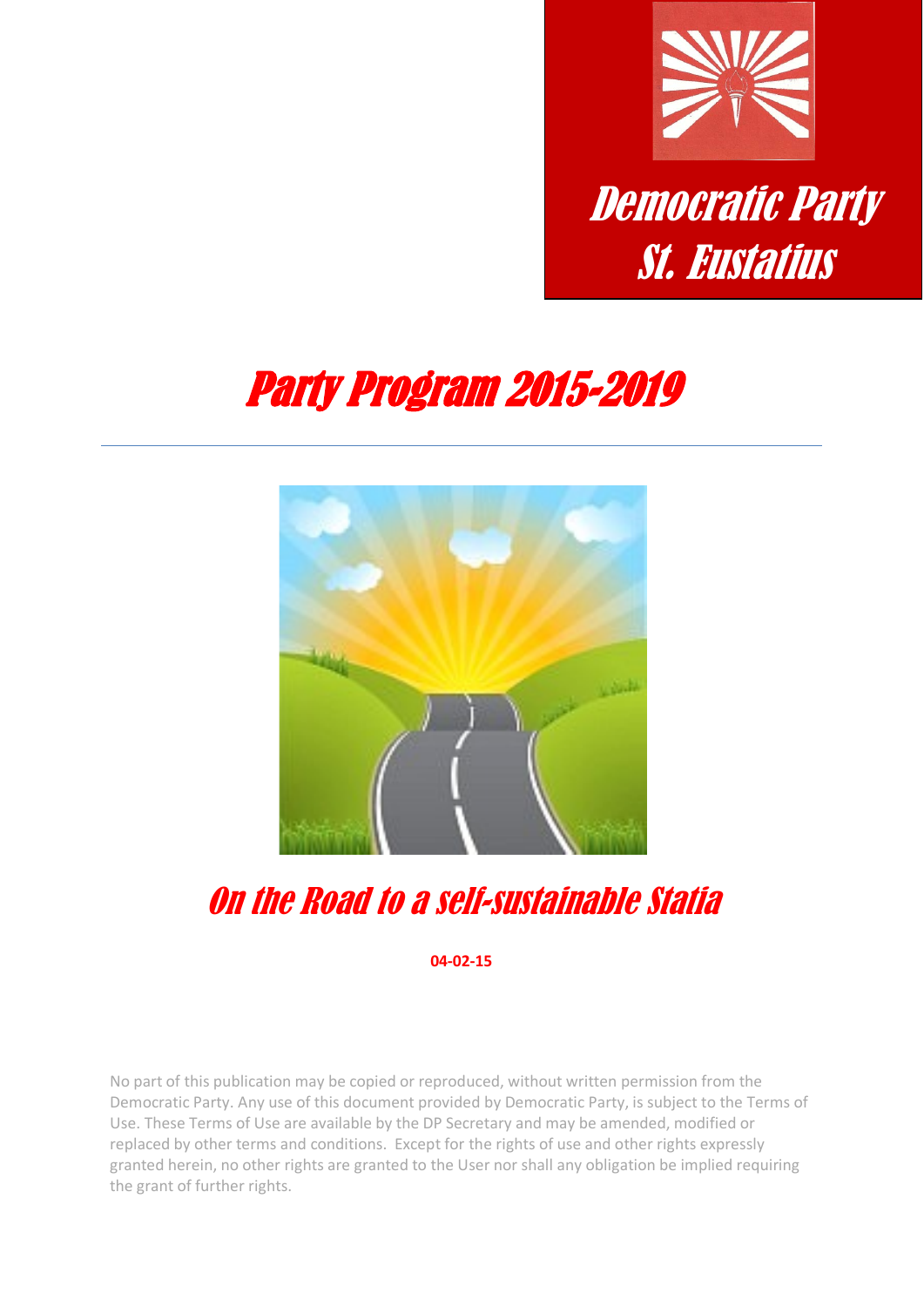### **Index**

| Priority No. 1: Poverty alleviation and improvement of spending power; 5 |                 |
|--------------------------------------------------------------------------|-----------------|
|                                                                          |                 |
|                                                                          |                 |
|                                                                          |                 |
|                                                                          |                 |
|                                                                          |                 |
|                                                                          |                 |
|                                                                          |                 |
|                                                                          |                 |
|                                                                          |                 |
|                                                                          |                 |
|                                                                          |                 |
|                                                                          |                 |
|                                                                          |                 |
|                                                                          |                 |
|                                                                          |                 |
|                                                                          |                 |
|                                                                          |                 |
|                                                                          |                 |
|                                                                          |                 |
|                                                                          |                 |
|                                                                          |                 |
|                                                                          |                 |
|                                                                          |                 |
|                                                                          |                 |
|                                                                          |                 |
|                                                                          |                 |
|                                                                          |                 |
| <b>Democratic Party Sint Eustatius</b>                                   | Pagina 2 van 33 |
| Party Programm 2015-2019                                                 |                 |

© 2015 Democratic Party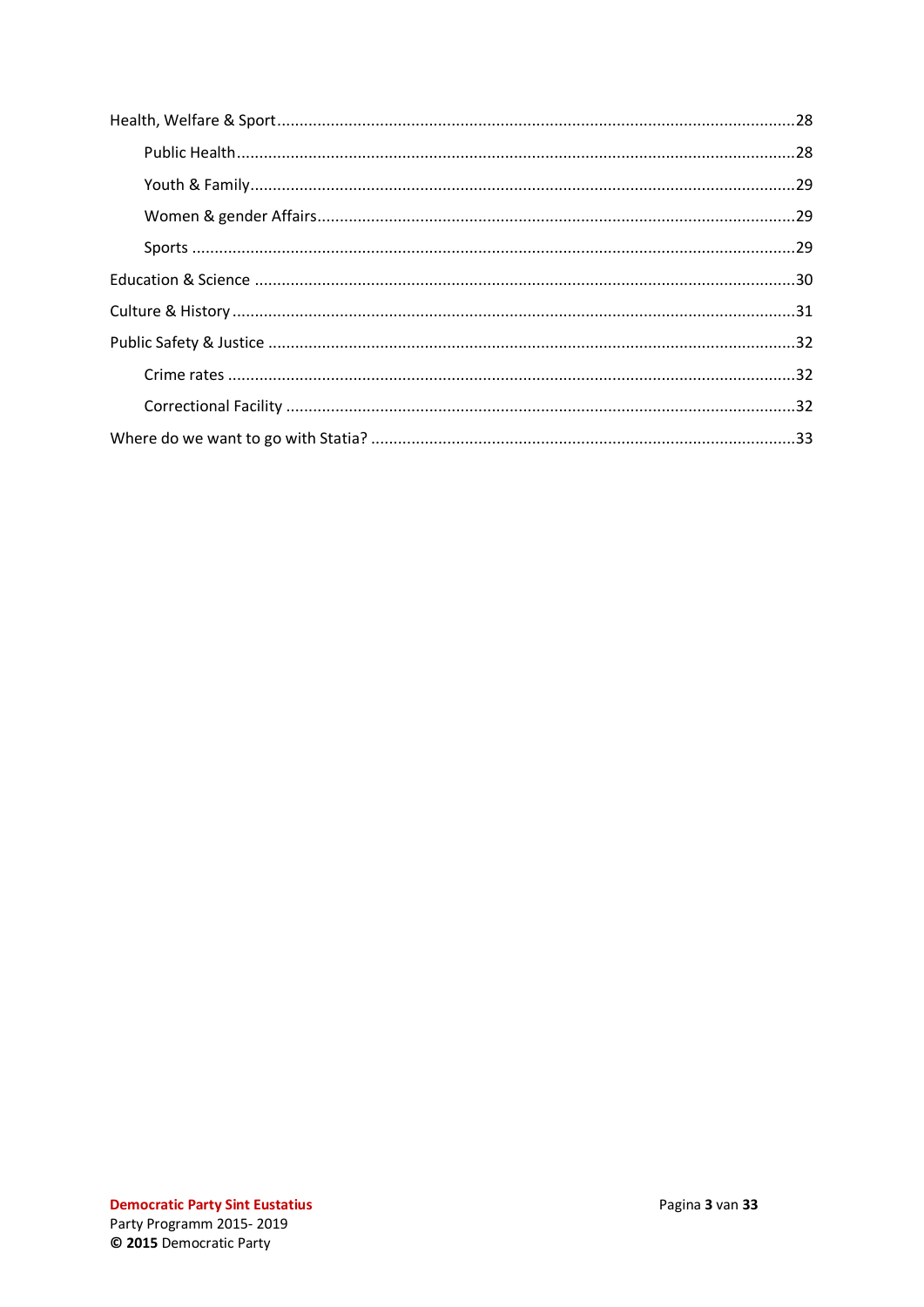### <span id="page-3-0"></span>**Foreword**

2015 is the fifth year Statia is experiencing the status of Public Entity within the Netherlands. It will be a very exciting year and at the same time a difficult one. The coming governing period will be very crucial for the further development of our island and the direction it will take. 2015 is the year of the evaluation. An evaluation that should reveal what all went well and what all did not go as well. There are many concerns and our people are very critical about certain aspects of the status we are in. They have all rights to be critical and concerned.

The referendum of December  $17<sup>th</sup>$  is still fresh in our memory. Although the majority of Statians have not

*"The Democratic Party stands for integrity in government. We will work towards the improvement of our political climate, improvement of our social circumstances with emphasis on weaker groups, such as our youth, our seniors and the less fortunate among us."*

expressed interest in changing the public entity status, the message is clear. This is that we need to maintain and cherish what is working to our satisfaction and our benefit. At the same time much emphasis needs to be placed on the hard work that needs to be done in order to bring as much as possible to perfection the status we have. Also we must make our island more self-sufficient and sustainable. This can only be achieved with a better equipped and a more self reliant government. The ultimate goal needs to be the improvement of the general wellbeing of Statia's citizens.

The government that will govern our island in the coming four years needs to be one that can create stability and trust. A government the Statia people can depend on and a government that has the will and ability to stand for the interest of all Statians. The government needs to earn trust not only from our own people, but also from the national government in The Hague. It is therefore important that government has a clear, well defined and substantiated plan of action.

The Democratic Party stands for integrity in government. We will work towards the improvement of our political climate, improvement of our social circumstances with emphasis on weaker groups, such as our youth, our seniors and the less fortunate among us. We need to strengthen our economy and improve our labor market and at the same time safeguarding our own Statian identity and culture.

A Democratic Party government will focus on its core tasks and will leave NGOs and private sector sufficient room and opportunity to take the responsibilities and tasks belonging to them. Transparency will be of great importance. The DP government will have a continuous flow of information to the public through press briefings and other ways of communication about the state of affairs and future plans. At the same time we will pay keen attention to what is on the mind of the population.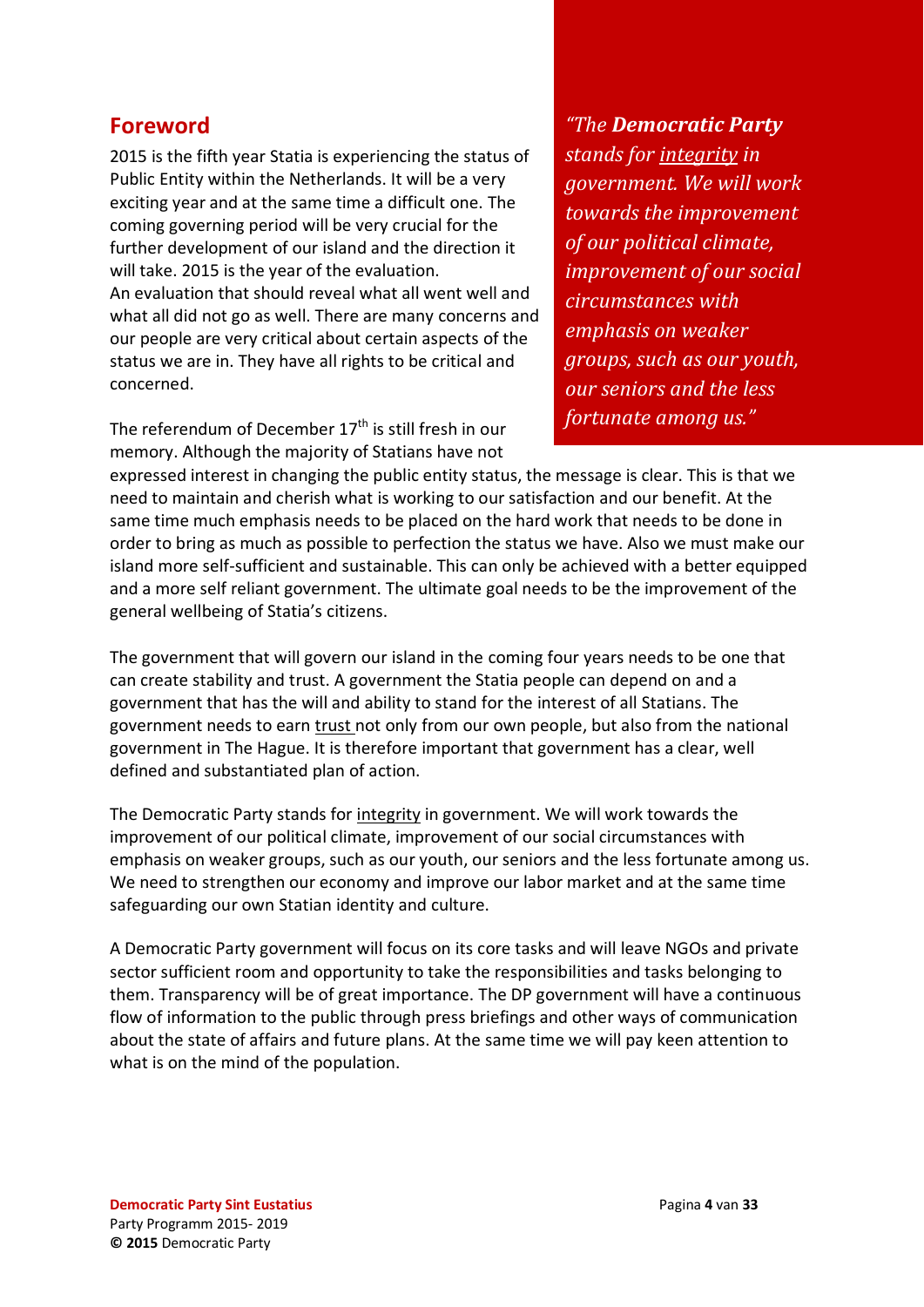#### <span id="page-4-0"></span>**What are our priorities?**

Besides the need of sufficient finances to carry out a governing program there are many areas that need to be dealt with urgently in the coming four-year governing period. All of these areas will be dealt with in this party program. However it is important to list the most important priorities.

#### <span id="page-4-1"></span>*Priority No. 1: Poverty alleviation and improvement of spending power;*

This priority is closely related to the outcomes of the evaluation as much depends on the collaboration with the national government. A DP government however will not sit back and wait for solutions presented by The Hague. Instead we will assertively work out and implement scenarios and plans that will lead to the improvement of the living circumstances and level of services for all Statians, in particular the low income groups. *A fair tax burden and affordable prices will be special areas of focus.* (see under points for evaluation)

#### <span id="page-4-2"></span>*Priority No. 2: Economic development;*

Tourism has been identified in the Strategic Development Plan of 2011 as the spearhead for our economic development. Plans for the development of hotel accommodations at Lower Town, Zeelandia and White Wall will be taken very seriously and the DP government will do all in its power to accommodate the execution of these plans. Hereby preservation of the environment and our history will be taken into consideration. With the assistance of agencies, such as CBI, the small and medium enterprise sector will be strengthened. All efforts geared towards economic development will have the goal to make the island more self-sustainable and to create jobs.

#### <span id="page-4-3"></span>*Priority No. 3: Improvement of the infrastructure;*

A comprehensive plan will be worked out and implemented, based on the already existing development plans. Most important hereby is the resurfacing and maintenance of our present road infrastructure as well as the paving of the many dirt roads. Also included in this plan will be the general beautification of our island and placement of the electricity network and other utilities underground. With the latter close collaboration will be maintained with companies like STUCO and EUTEL.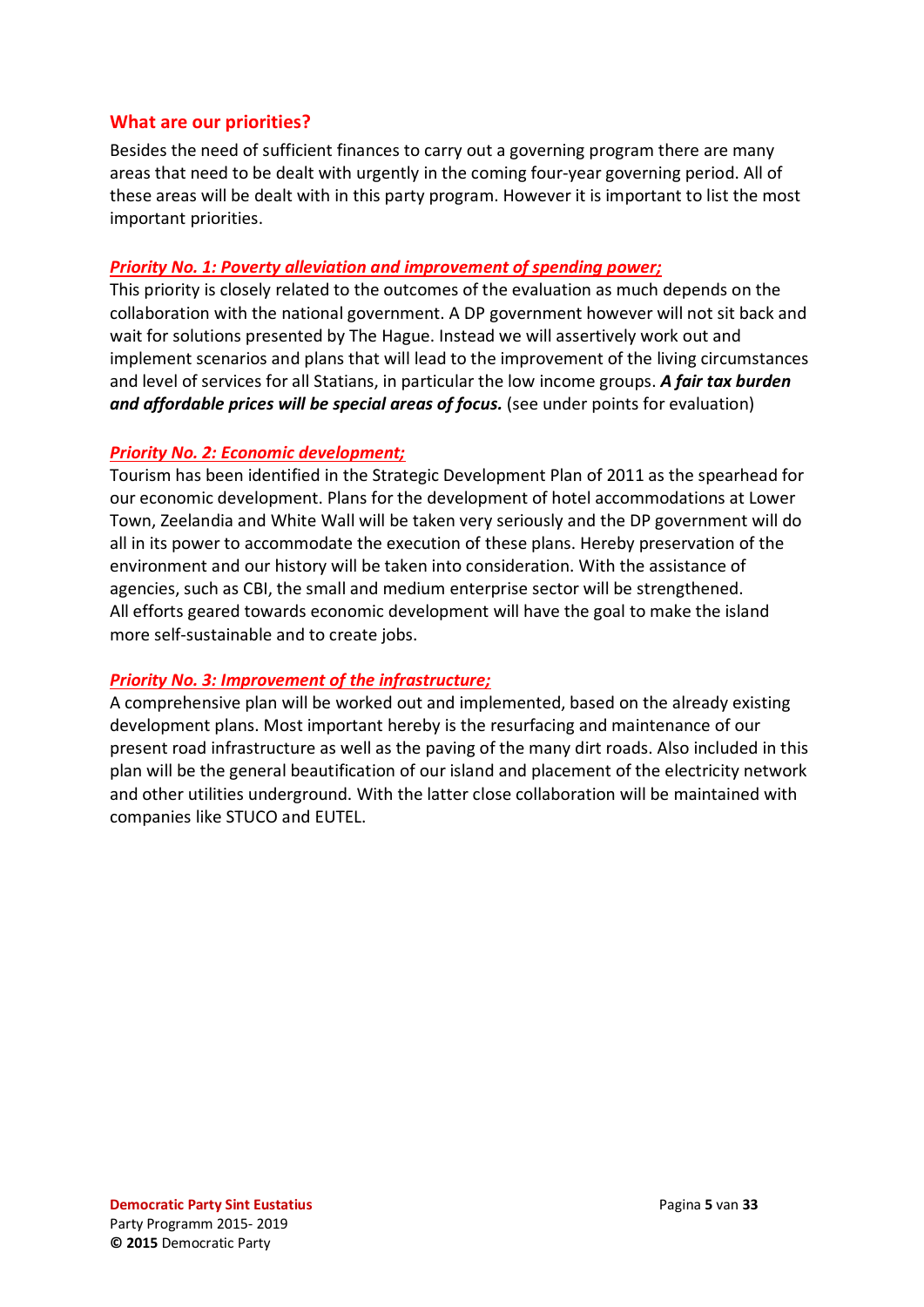### <span id="page-5-0"></span>**Mission statement**

We all know that our island has faced many challenging changes over a short period of time. The Democratic Party has therefore more than ever before been working towards improving our ability to better serve our people and to assist them to deal with the challenges.

In the last four years government has changed leadership 3 times. This has resulted in a largely dysfunctional and often rudderless government. It has brought instability and created a general lack of trust in our leaders amongst the population.

Now more than ever the DP is dedicated to bring about political, social, economic, and cultural improvement and stability to our island. Particularly in these times of change we are more than ever aware of this need for stability and the people's need to have a level of trust in government and in their leaders. Our election slogan therefore is:

*"For a stable and dependable Government".*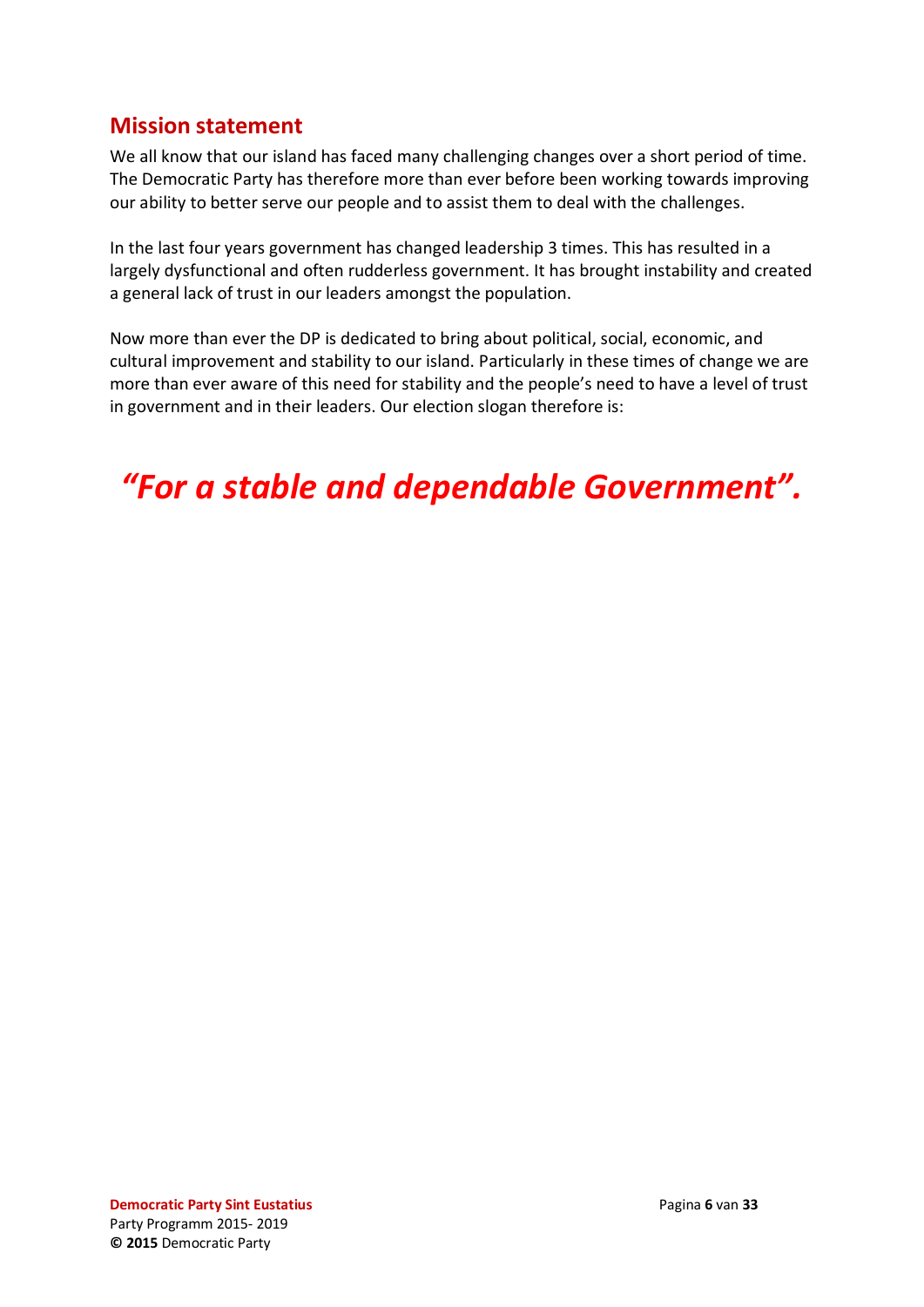#### <span id="page-6-0"></span>**Our constitutional future**

The past four years most of us at some time or the other have taken part in hefty debates and discussions concerning our constitutional status and what the future can and may have in store for Statia. The Democratic Party is of the opinion that the present tailor made status as a public entity, with all its proven deficiencies, still is the best basis from where we can strengthen the island and make it more self sustainable. We have to make full use of all

opportunities. This we shouldn't do by just demanding more help and benefits from The Netherlands, but rather by professional planning and showing and executing our own initiatives. Statia has her own responsibilities and her own role to play.

A constitutional status or a change thereof should not be a goal, but rather a tool with which we can improve the lives of all Statia citizens. More or less autonomy by itself will not contribute to this. It is something that we can only achieve by dealing adequately with our responsibilities. A particular constitutional status is subordinate to this. More importantly, autonomy should not only benefit governments or those who are in power. For the majority of us more autonomy only makes sense when it is beneficial, not just for those in government but to every individual citizen, business or organization on the island.

*"A constitutional status or a change thereof should not be a goal, but rather a tool with which we can improve the lives of all Statia citizens. More or less autonomy by itself will not contribute to this. It is something that we can only achieve by dealing adequately with our responsibilities."*

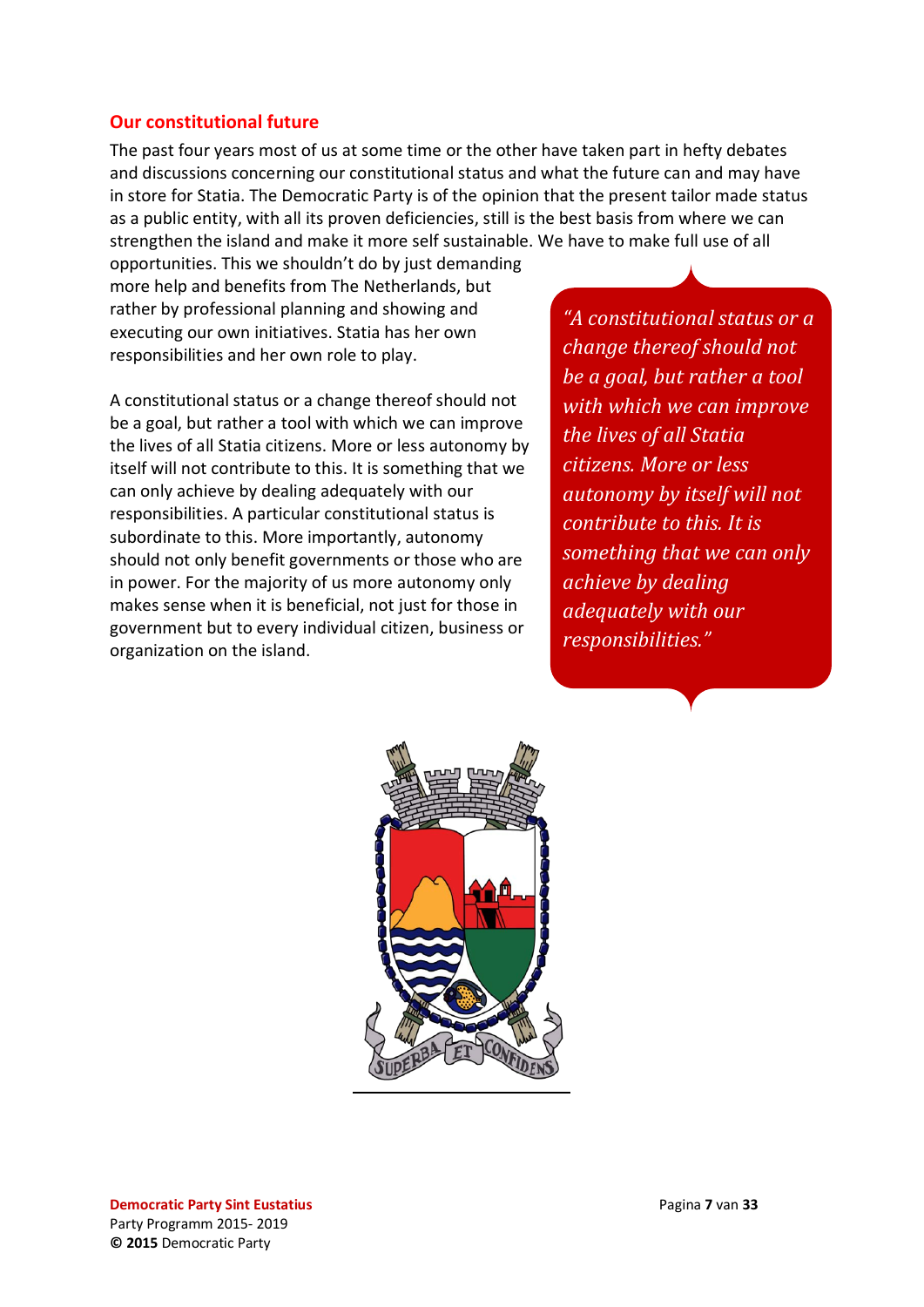### <span id="page-7-0"></span>**Evaluation**

The evaluation, which will be carried out from October 2014 until October 2015 has everything to do with our constitutional status as well as with many other tasks and responsibilities of our government and the future of our island. The main topics a DP government will address in the evaluation are:

- 1. Tax laws, burden and original agreements made, impact on economic development and investment;
- 2. Poverty and spending power, social benefits (AOV/Onderstand/minimum wage, introduction of rent subsidy, unemployment benefits, etc. and the for Dutch standards acceptable level of services, inflation and cost of living;
- 3. Government finances, free allowance and "referentiekader";
- 4. Economic development since 10-10-10;
- 5. Backlog in infrastructure;
- 6. Cost and reliability of utilities (electricity/water/telecom);
- 7. Transportation cost (freight and passengers), WINAIR as public transportation;
- 8. Immigration, work and residency permits and impact on labor market and economic development;
- 9. State of affairs in healthcare and healthcare insurance. With regard to the latter in particular the execution of the insurance, referrals, etc.;



- 10. State of affairs in education;
- 
- 12. Election law, among other 75% "kiesdeler guarantees a seat, dualism, representation First Chamber;
- 13. Future role of CFT;
- 14. Census, free movement of persons, GBA and PIVA, difference in European Netherlands and Caribbean Netherlands;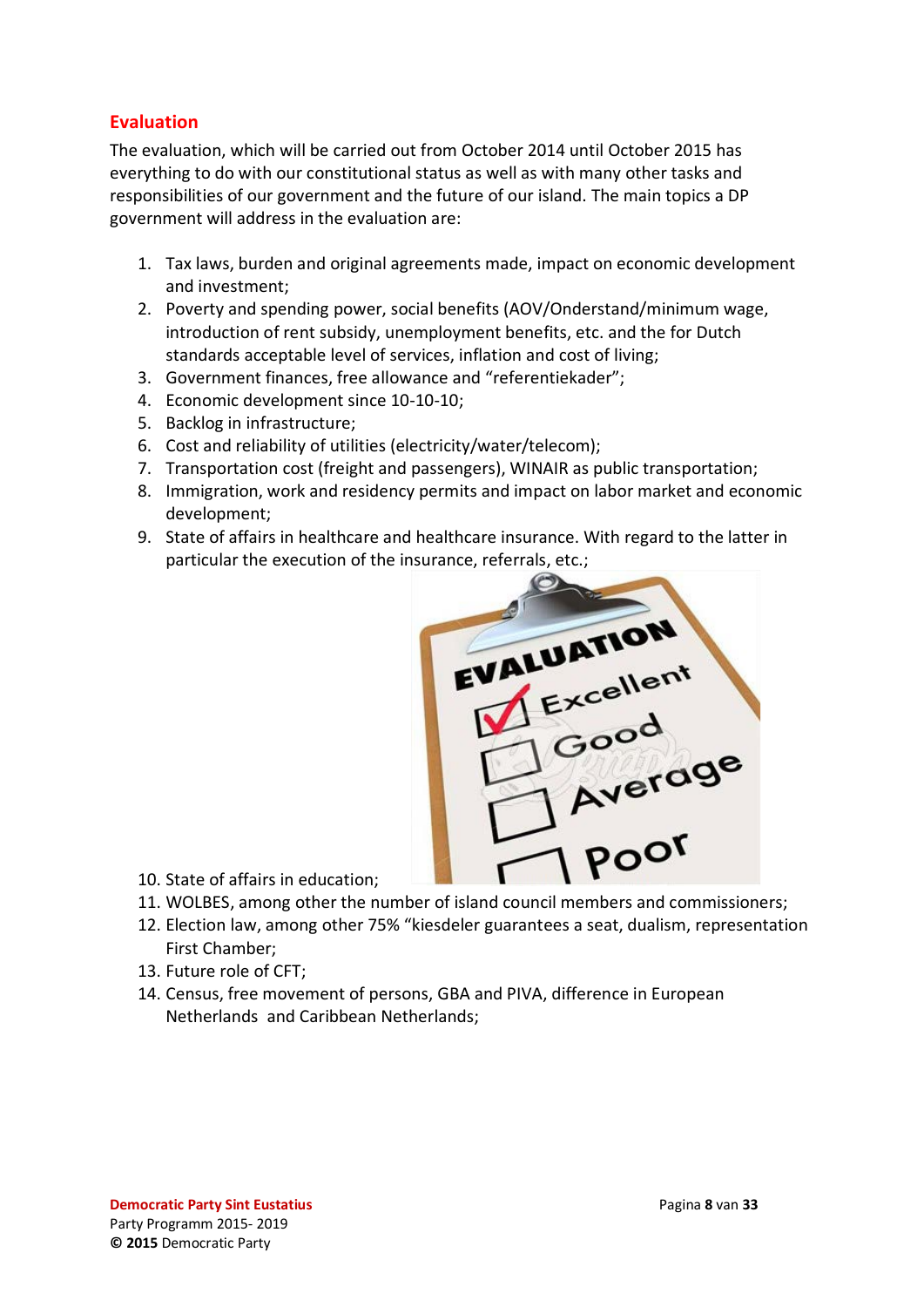### <span id="page-8-0"></span>**Government finances**

Without sufficient finances any governing program is doomed to fail. Getting government finances back in order is therefore first priority. Through poor financial management the finances of our government are at an all time low. The accountant in the 2013 annual financial report mentioned that funds have simply evaporated.

In 2013 and 2014 income projections had to be scaled down on a number of occasions while at the same time expenditures skyrocketed, mostly as a result of uncontrolled hiring,. This has led to a very dysfunctional government that was mainly occupied by keeping the

*"The challenge for the next governing period will be to restore government's financial household. Inventive ways need to be used to increase government's revenue while at the same time a critical look at the expenses is necessary."*

organization afloat while there was no room for new activities and policies. Especially in the last quarter of 2014 most activities of government came to a standstill in order to prevent a budget deficit, which as we know, by law is not allowed.

The challenge for the next governing period will be to restore government's financial household. Inventive ways need to be used to increase government's revenue while at the same time a critical look at the expenses is necessary.



**Democratic Party Sint Eustatius** Pagina **9** van **33** Party Programm 2015- 2019 **© 2015** Democratic Party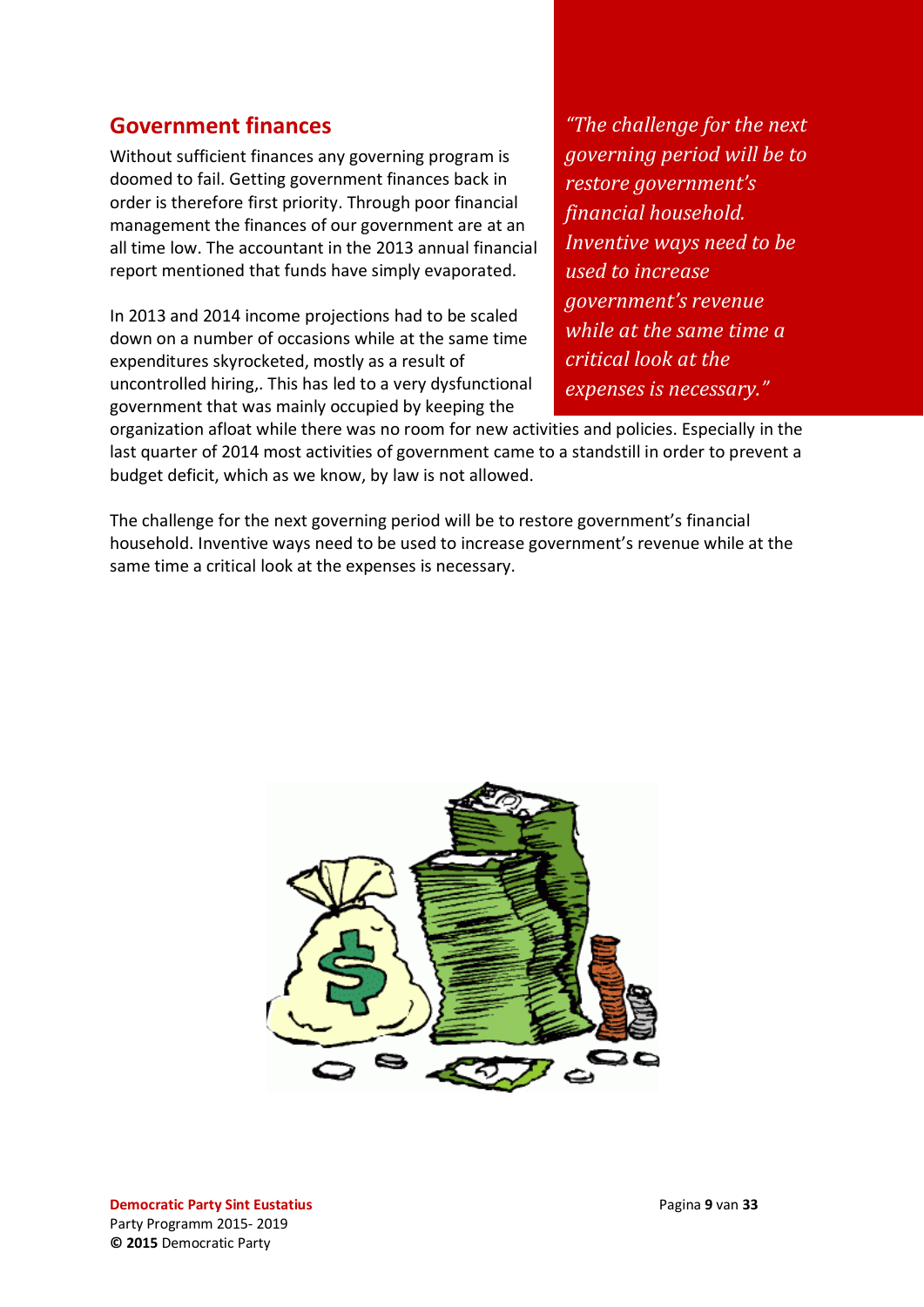#### <span id="page-9-0"></span>**Income**

Government's income comes from the following sources: Free allowance (vrije uitkering), special allowances (bijzondere uitkeringen) and local taxes, retributions and other fees.

#### <span id="page-9-1"></span>*Free allowance*

The height of the free allowance has been a point of discussion since its introduction. The socalled "referentiekaderonderzoek" has identified an upper and a lower limit. The decision was made by The Hague to stick to the lower limit. With this decision it was not only decided to choose the minimum but the survey also clearly indicated that with the calculation of the needs for the island the funds required to get rid of the existing backlog, in particular where it comes to infrastructure, was not taken into consideration. This has had as a consequence that necessary maintenance on roads etc. did not take place or funds were used which should have been used for other purposes. This mismanaging of funds is partly responsible for the poor state government's finances are in.

*Action: Negotiate with the ministry of interior affairs an increase in free-allowances with the upper limit of the "referentiekaderonderzoek" as point of departure. (Note: the free allowance is also part of the evaluation, of which the outcome may support our quest)*

#### <span id="page-9-2"></span>*Special allowances*

These are incidental funds made available by the different ministries. These funds are for specific projects and are budget neutral.

*Action: Government needs to make better use of all available funds and submit any project that qualifies for funding and is beneficial to the development of Statia and its people. Prime condition is that in the government apparatus there is sufficient expertise available to identify opportunities and to prepare financing requests.*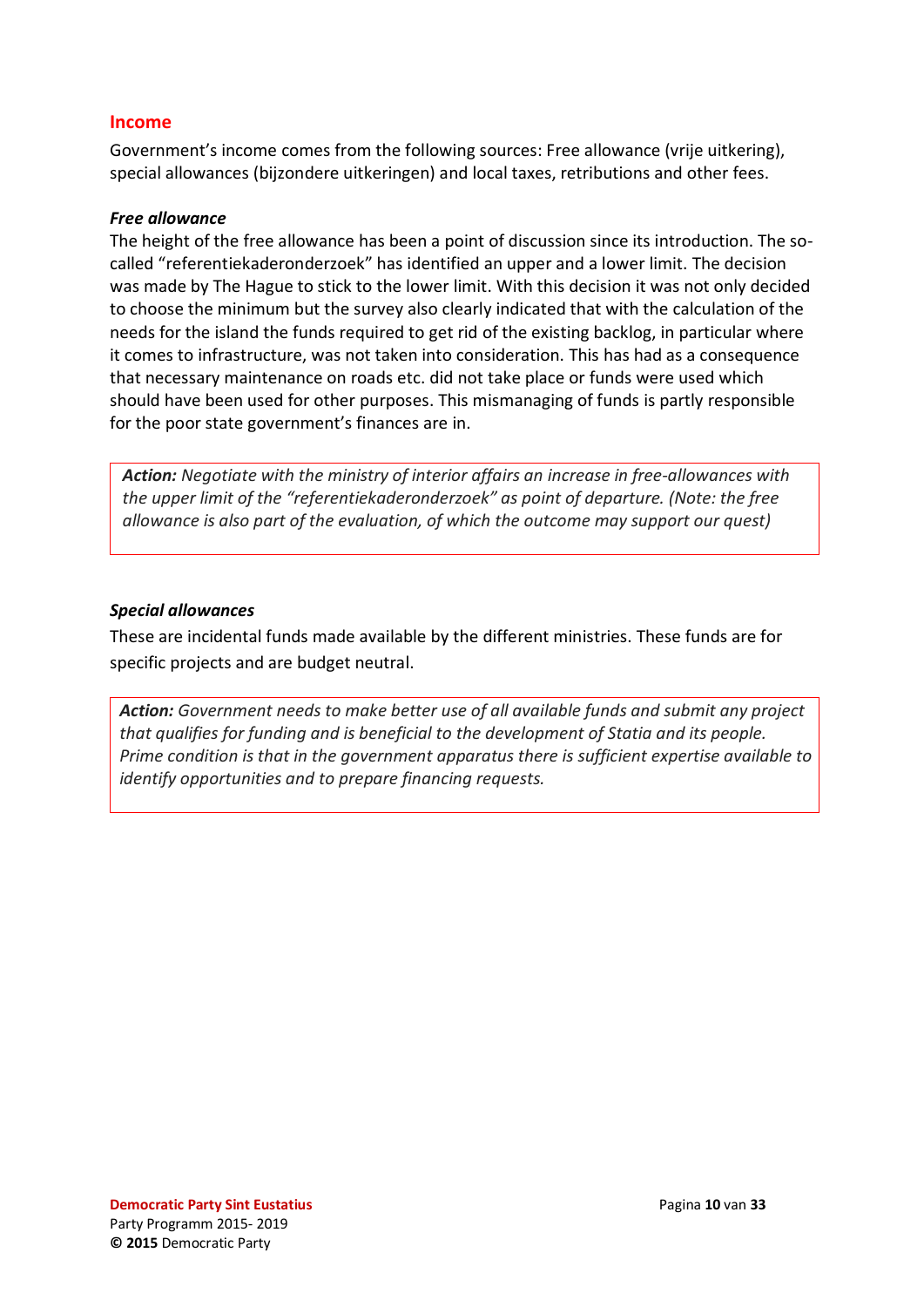#### <span id="page-10-0"></span>*Local taxes and retributions and other fees*

| <b>Name</b>                     | <b>Implemented</b> |
|---------------------------------|--------------------|
| Land tax<br>$\mathbf{1}$ .      | No                 |
| Surcharge on property tax<br>2. | No                 |
| Tourist tax<br>3.               | Yes                |
| Car rental tax<br>4.            | Yes                |
| Road tax<br>5.                  | Yes                |
| Parking tax<br>6.               | No                 |
| Garbage collection tax<br>7.    | No                 |
| Sewage tax<br>8.                | No                 |
| 9.<br>Dog tax                   | No                 |
| 10. Advertising tax             | No                 |
| 11. Precario tax                | No                 |
| 12. Harbor/airport tax          | Yes                |

By law local government is allowed to raise the following taxes:

According to the 2015 budget (Total USD 12.3 million) the income from local taxes is estimated at USD 380,000. This does not include harbor tax as these fees are up and until 2014 collected as retribution. From the list above it becomes clear that from the twelve different taxes at the disposal of the public entity, eight are not utilized.

A careful assessment needs to be made of the level of taxes presently implemented and the compliance by the tax payer. Also a survey needs to be carried out with regard to taxes which are at this time not utilized while implementation of some of these taxes (like a garbage collection tax and precario tax among others) may be considered. Serious consideration in this process needs to be given to the burden this may cause on our local population.

*"A careful assessment needs to be made of the level of taxes presently implemented and the compliance by the tax payer."*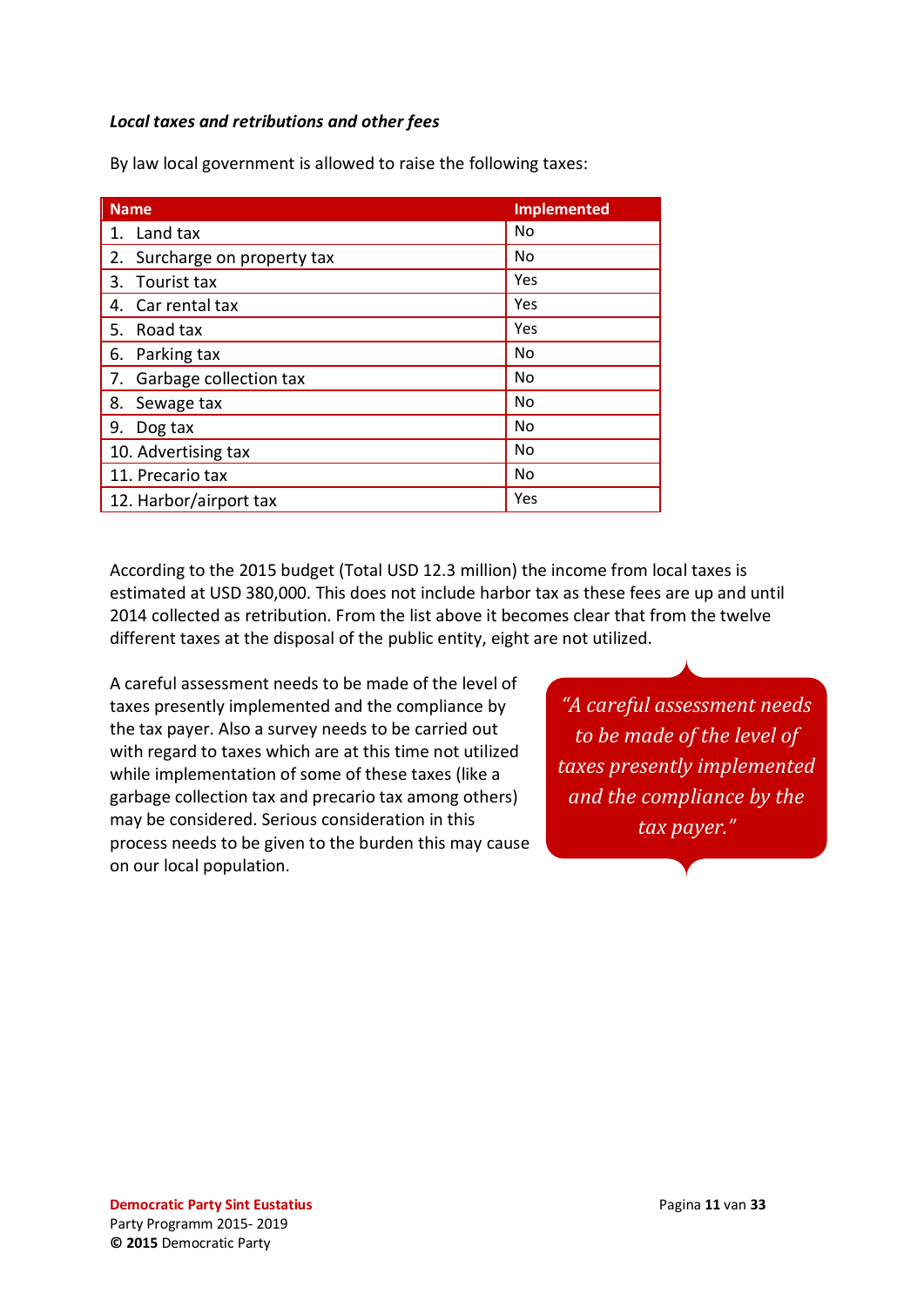With regard to retributions the cost for the client may not exceed the actual cost involved for government. A study carried out early 2013 has however revealed that the average fees charged for government services covers about 50% of the cost incurred.

*Action: Cost for government services needs to gradually increase whereby the goal should be that in the next 5 – 10 years services should be provided at cost price.*

The new harbor tax ordinance was to be implemented on Jan  $1<sup>st</sup>$  2015. It is yet unclear what the expected revenues are.

 *Action: In order to have the harbor tax properly reflected in the budget an urgent estimate needs to be made of the expected tax revenues.*

For the past few years government has ceased to give out any land in long lease. The reason for this is the lack of a proper policy and administration and outdated tariffs. This not only results in insufficient income for government but at the same time it prevents our local citizens from obtaining lease land and build their own home.

*Action: To get a policy in place together with an up to date long lease fee structure and reintroduce to our citizens the possibility to obtain government land in long lease.*

In 2012 an attempt has been made to re-organize the rent policy for The Mall. The rent for these units have not been adjusted for umpteen years, yet tenants have years in rent backlogs and units sometimes are sub-let to third parties making multifold profits.

*Action: make an inventory of the present situation, collect backlog in rent payments, restructure the rent policy and adjust the rent per property to an amount that is more in line with present times*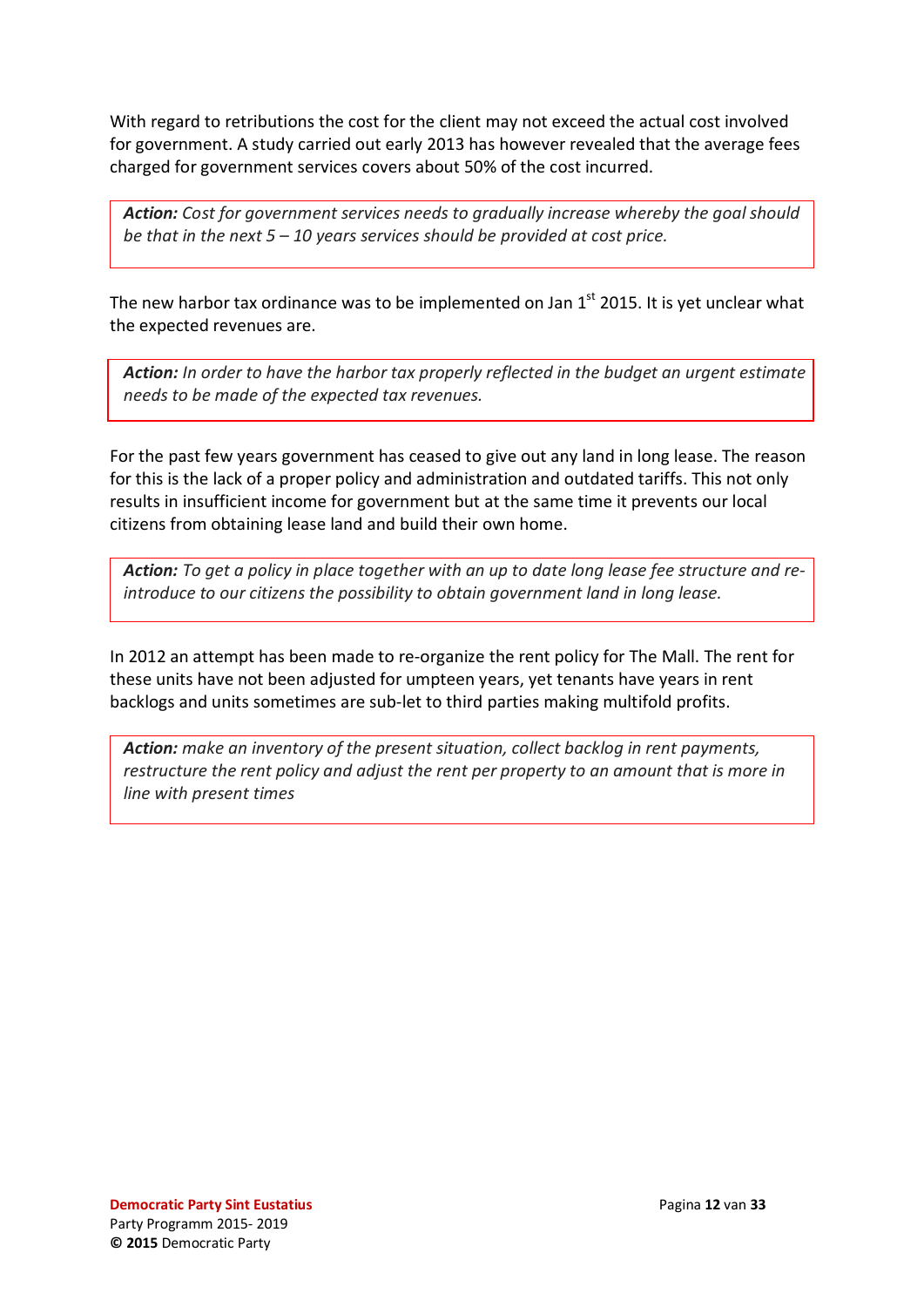#### <span id="page-12-0"></span>**Expenditures**

According to the budget for 2015 more than 40% of it is for personnel expenses. This percentage is without salary cost for persons on government payroll who actually are working for foundations. The government payroll and the necessity and benefits of certain vacancies should be looked at. This means that an attempt needs to be made to reduce the cost of personnel and at the same time make funding available to attract high quality civil servants in crucial positions.

Primarily the road fund needs to be dissolved because it is costing money the government simply does not have and also because it concerns a threat to the zero percent interest position government is required to maintain by law. Furthermore, leaving the job of road

construction and repair to the private sector is in itself an extra stimulus for private sector jobs and economic development.

In general all government expenditures need to be scrutinized. Unnecessary expenses need to be cut and funds that will become available through this need to be allocated for purposes that are more useful and of greater benefit for government and the island of Statia.

Great savings of up to 75% in energy cost for government can be reached by the replacement of all street lights and light bulbs in all government departments with LED light bulbs.

*"In general all government expenditures need to be scrutinized. Unnecessary expenses need to be cut and funds that will become available through this need to be allocated for purposes that are more useful and of greater benefit for government and the island of statia."*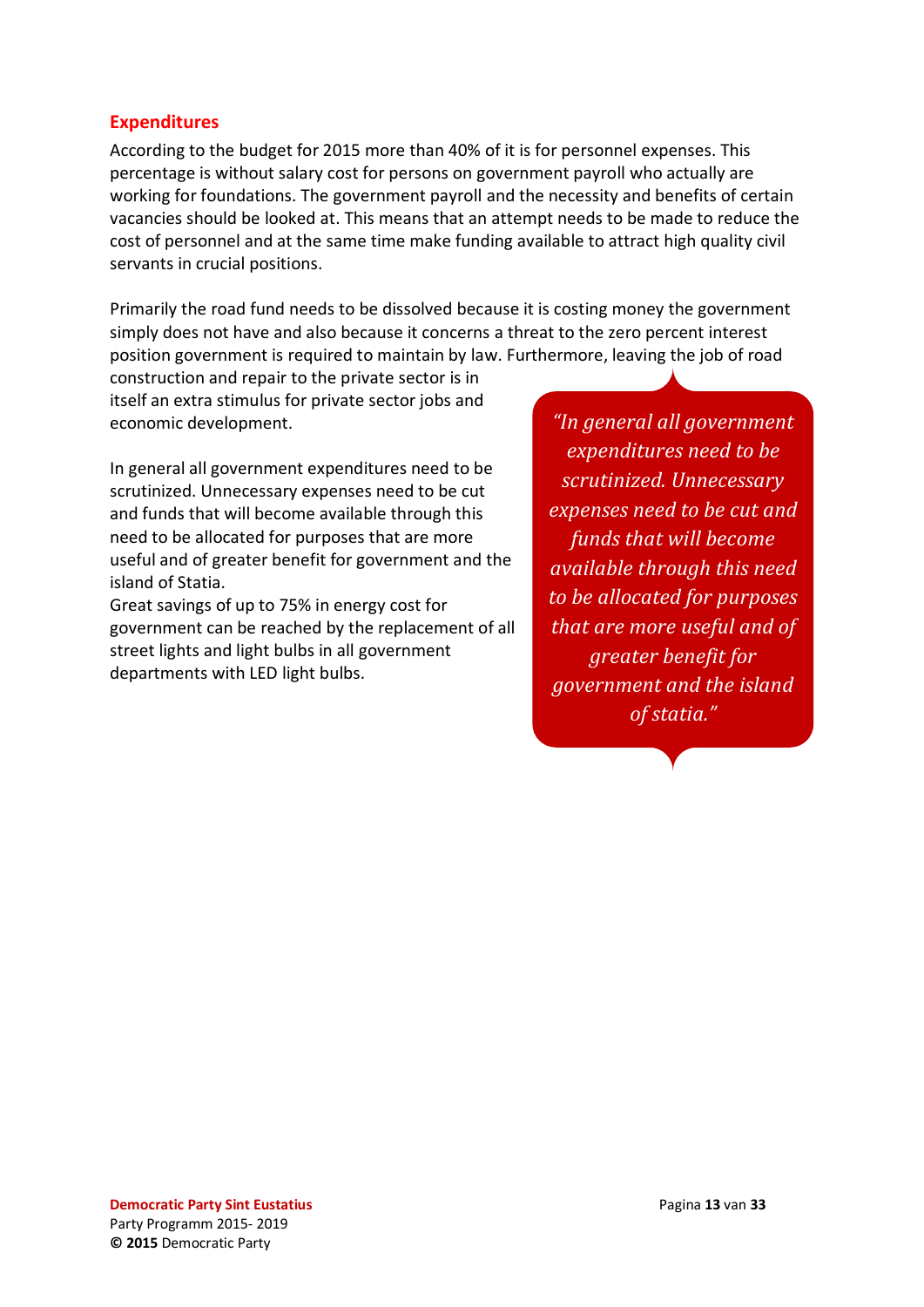### <span id="page-13-0"></span>**Government Apparatus**

The new organizational structure has brought about much improvement in the level of service rendered to the public as well as a greater level of satisfaction amongst the civil servants. The Democratic Party will continue on this path by:

*"The ultimate goal will be improved job satisfaction and acceptable level of income for the personnel involved."*

- **The implementation of regular job evaluation for all civil servants;**
- **Involvement of civil servants in policy making and adjustments;**
- **Upgrading of civil core;**
- **Regular salary indexation;**
- **Improve service to the public;**
- **Transfer of former laborers to private sector through job programs. Hereby not only the interest of government counts. The ultimate goal will be improved job satisfaction and acceptable level of income for the personnel involved.**

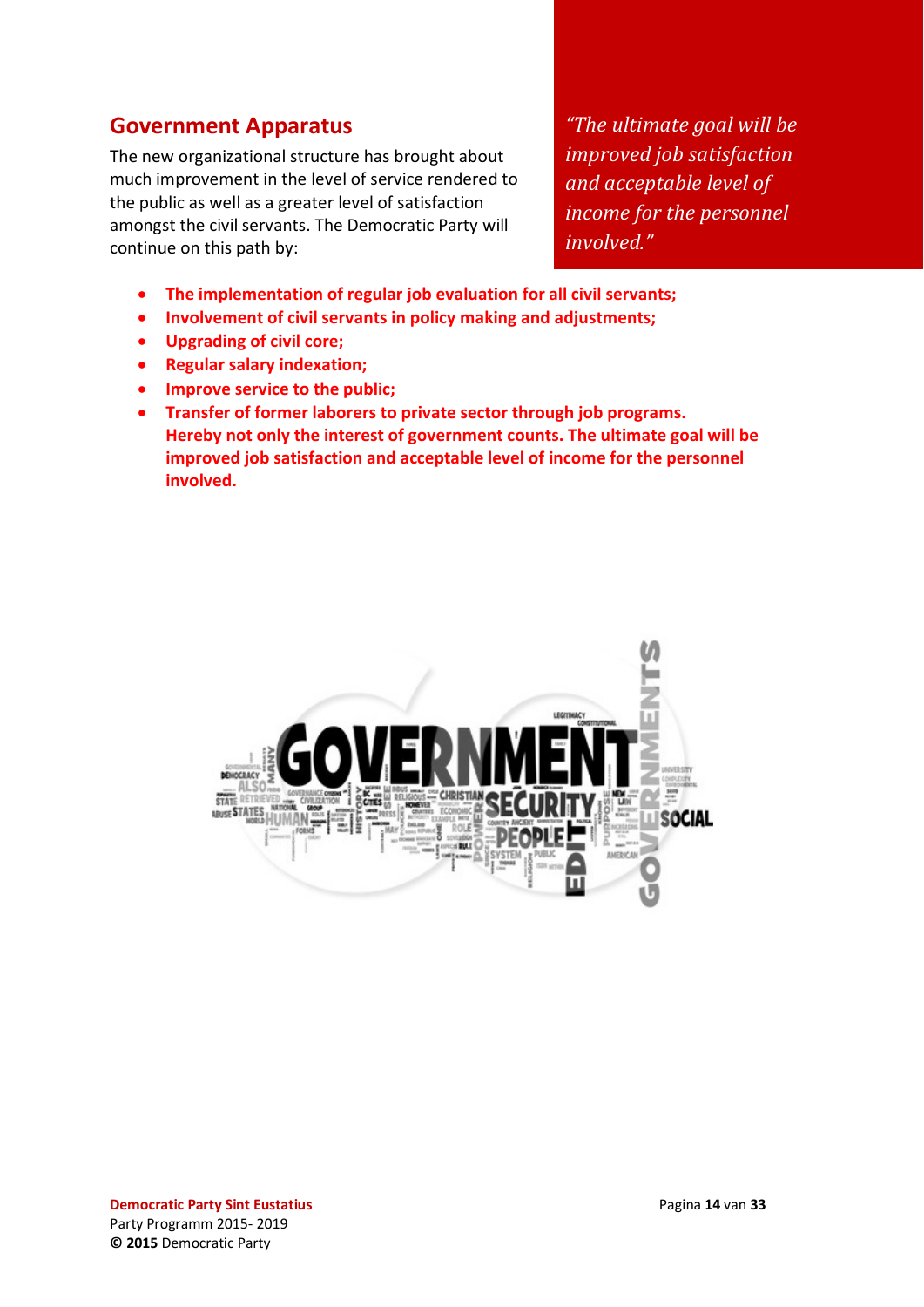#### <span id="page-14-0"></span>*Personnel affairs*

It is the intention of a DP government to place emphasis on the level of quality of the human resources rather than on the expansion and growth of government. The goal hereby should be a better and more professional functioning government apparatus, better service towards the public and an increased level of job satisfaction by civil servants.

Annual job evaluation discussions with all civil servants will be introduced. These evaluations will be used to establish the level of productivity of the employee but also for possible increase in salary scale and promotion.

The advisory role of directors and unit managers is very much recognized by a DP government. Their professional and independent advice is seen as very crucial for government's decision making and the carrying out of the governing program and annual budgets.

Vacant key positions, which are hampering a good functioning government, will be filled in as soon as possible. Temporary technical assistance may be a requirement. This includes management positions and policy workers at the directorate Public affairs & Support (personnel affairs, census office, finance department), the directorate Economy and Infrastructure (agricultural department, planning) and the directorate Social Affairs & Welfare.

*"The advisory role of directors and unit managers is very much recognized by a DP government. Their professional and independent advice is seen as very crucial for government's decision making and the carrying out of the governing program and annual budgets."*

#### <span id="page-14-1"></span>*DROB*

The tasks of DROB fall under the directory of Economy and Infrastructure. This department needs to function more as management and control agency for spatial planning rather than carrying out infrastructural work itself. Their other responsibility should be the maintenance of government properties. By taking this approach the department will become more effective.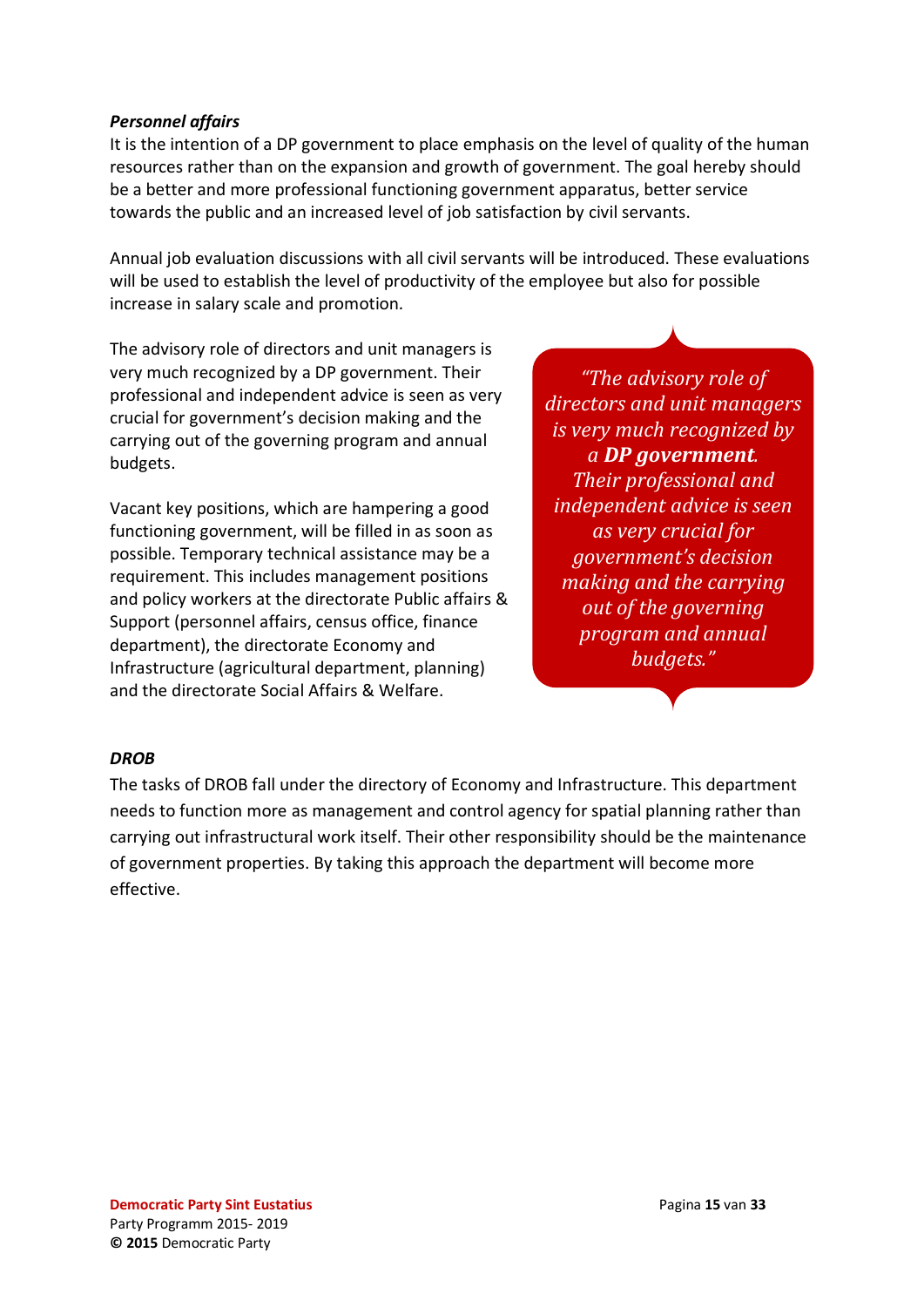### <span id="page-15-0"></span>**Economic Development**

A major part of the governing program for the coming four years needs to be aimed at economic development. It is time to put our money where our mouth is and do all that is in our power to get Statia's economy moving. A strong economy is essential for the creation of jobs as well as the improvement of the income and spending power of our people.

*"In order to improve the health of our economy and make the island more selfsustainable a better balance needs to be achieved between import and export."*

Recent figures released by CBS show that our annual

imports amount to USD 42 million. Our export however is very marginal income through tourism and some export of lobsters. In order to improve the health of our economy and make the island more self-sustainable a better balance needs to be achieved between import and export.

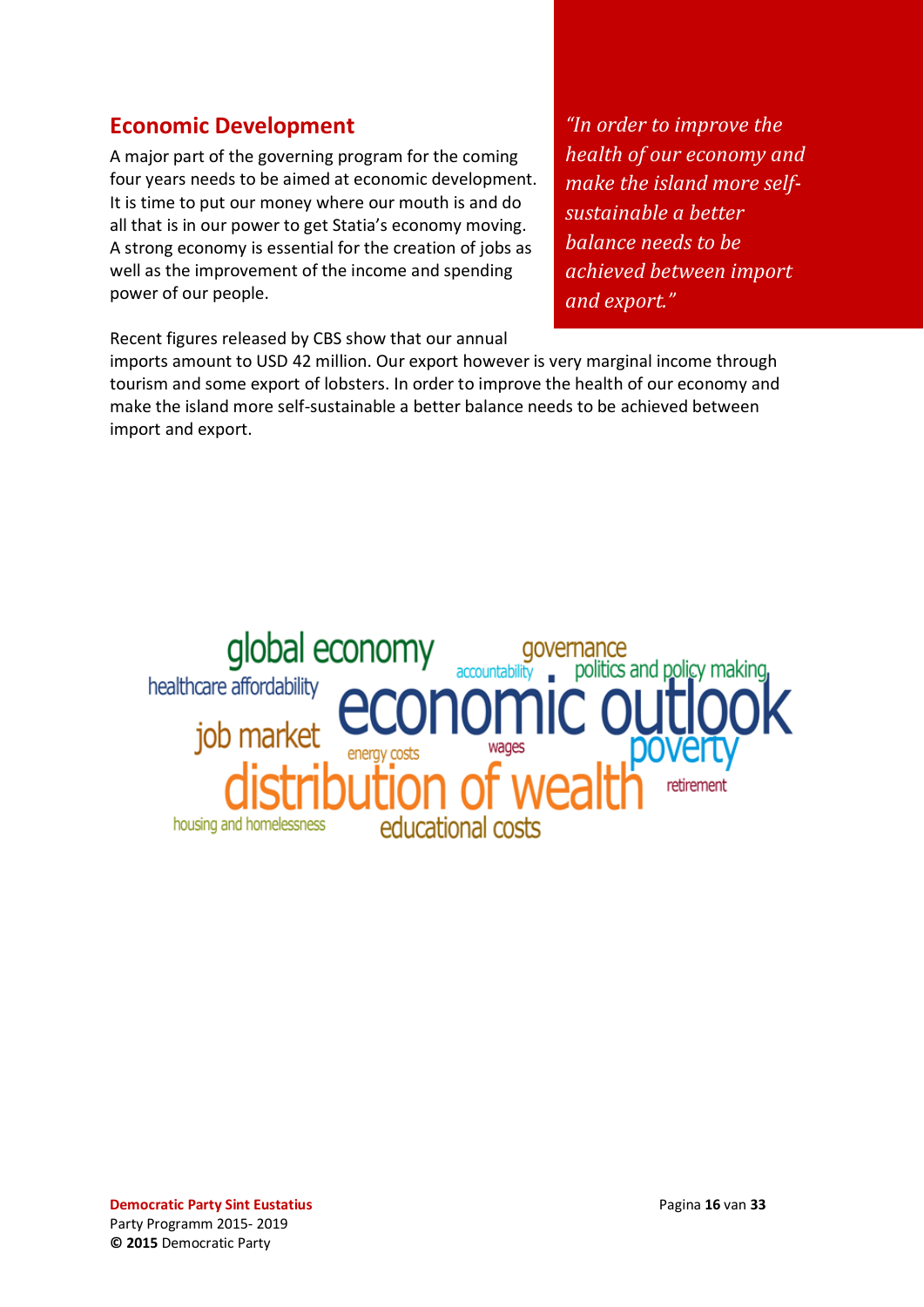#### *NuStar Terminals*



The oil terminal is by far the largest economic activity on the island. Indirectly almost all businesses on Statia profit one way or the other from the activities of the terminal, being it the hotel sector, restaurants, car rentals, taxi drivers, supermarkets, retailers, hardware and construction companies etc. The development of districts such as Concordia, Princess and lately White Hook can be

directly contributed to the activities at Tumble Down Dick. It is therefore that the DP government will maintain friendly but professional relations with NuStar Terminals. Hereby a balance needs to be established between the interests of and benefits to the island and the interests of the oil terminal. Possible expansion of activities within the present periphery will also be supported as long as the interests of both parties are served.

*"The DP government will maintain friendly but professional relations with NuStar Terminals. Hereby a balance needs to be established between the interests of and benefits to the island and the interests of the oil terminal."*

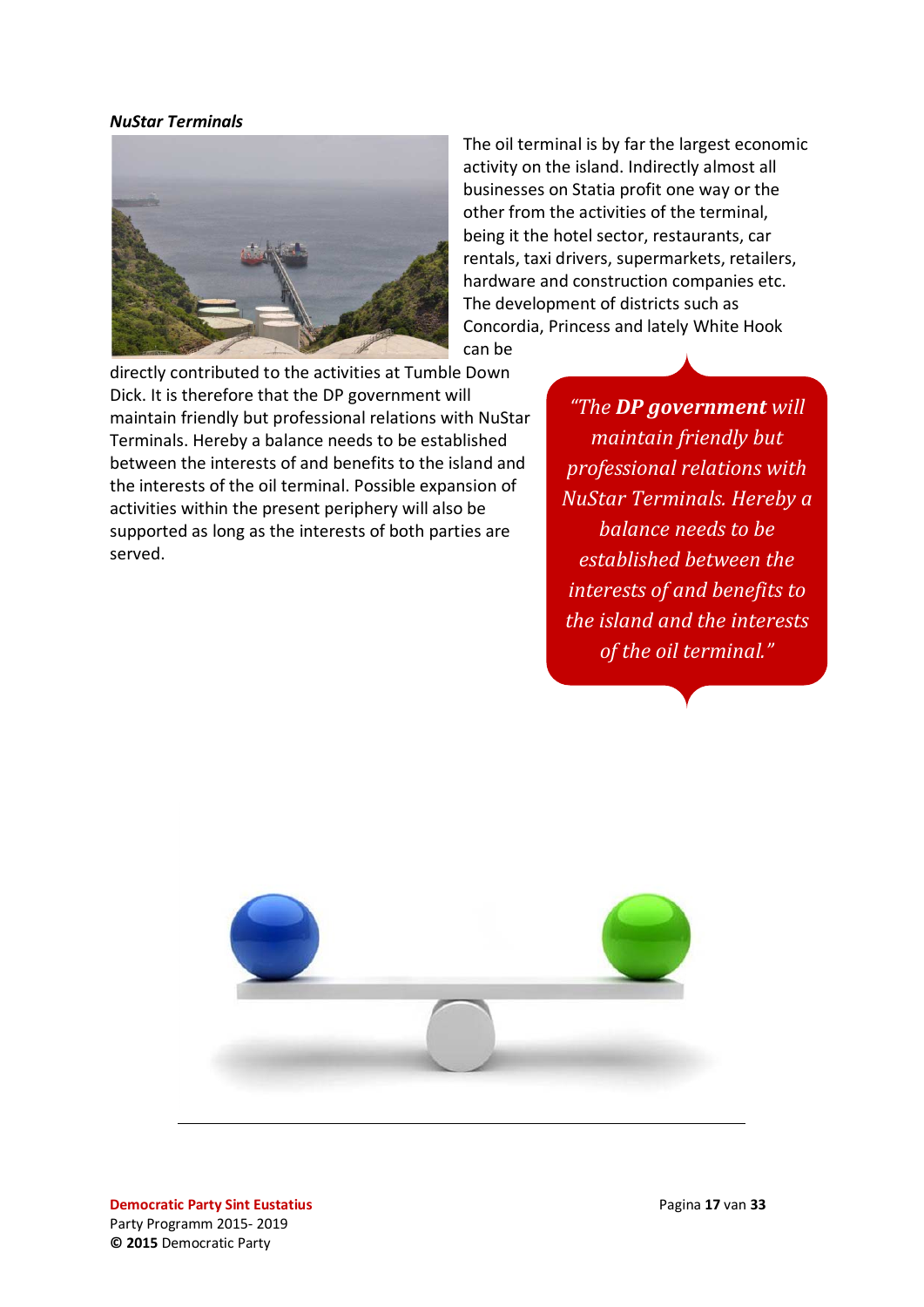#### <span id="page-17-0"></span>*Tourism*

Over the years we've heard that tourism is or should be the engine of our economy. In reality this however still is not the case. As a people we are lacking a real tourism spirit. Our tourism infrastructure like hotels and other attractions are far from sufficient to even have Statia qualified as a tourism destination. The accessibility of the island by air as well as by sea is inadequate and not tourism friendly. The government is not really stimulating investment in the tourism sector.

The DP is intending to turn this around and come with a pro-active program with the aim to expand the tourism product, as the second economic pillar next to the oil terminal on the island. Tourism will be utilized as a catalyst for other industries, particularly construction, transportation, handicrafts, retail, agriculture and fisheries.

The inter-sector linkages are of prime importance to the development of the island and the parallel development of these industries.

*"The DP is intending to come with a pro-active program with the aim to expand the tourism product, as the second economic pillar next to the oil terminal on the island."*



Tourism is therefore of vital concern to government. Areas that require special attention will be mentioned on the next page.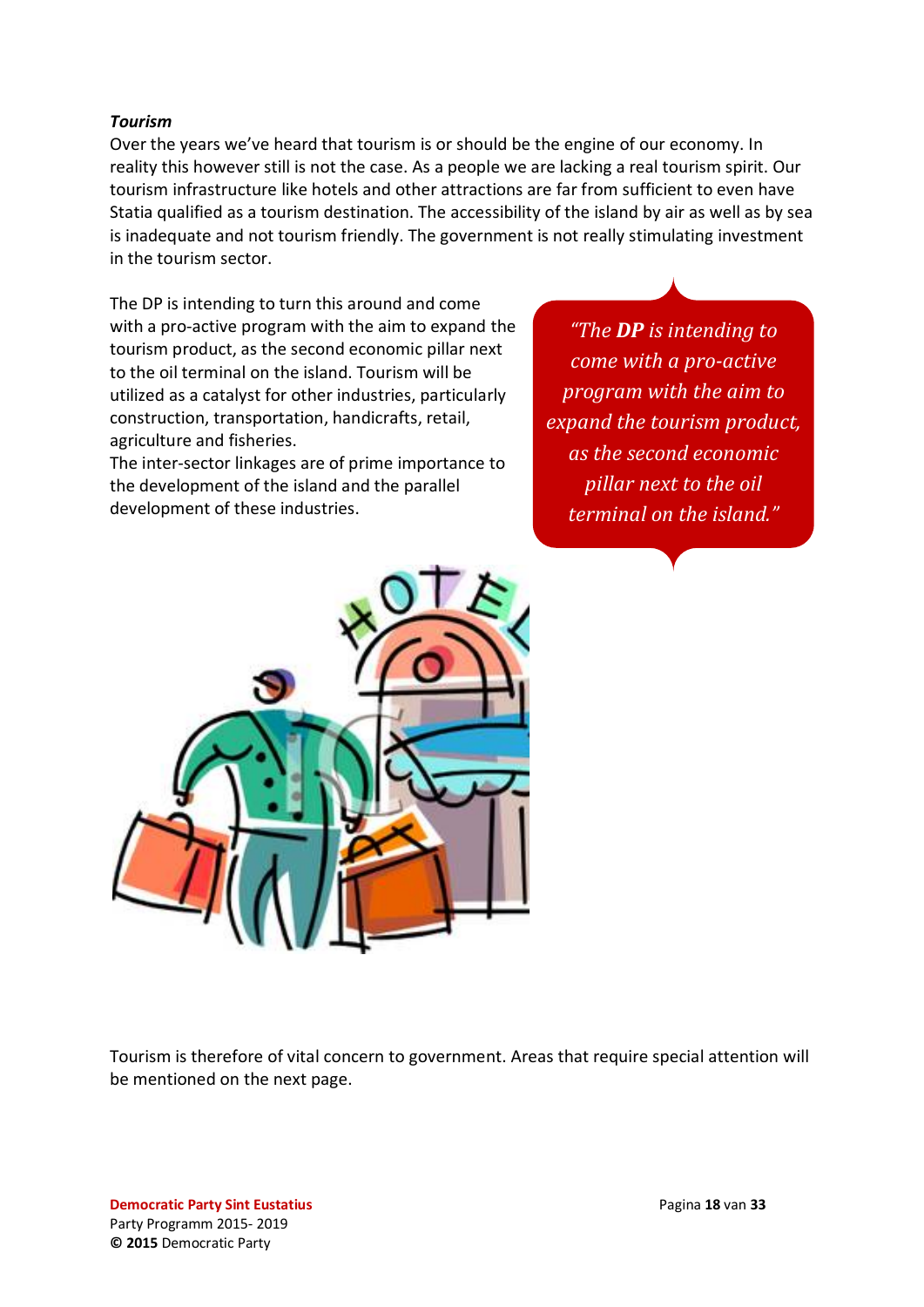#### **1. Hotel capacity**

The construction of Orange Bay hotel in Lower Town should commence in 2015. Upgrading plans by existing hoteliers will be stimulated. A strong campaign will be started to attract prospective hotel investors. In particular the development of the Lower Town area and the former Maison sur la Plage will be high on the agenda. The spatial plan will be amended allowing the development of the Joremi project in the White Wall area. The aim will be the construction or start of construction of a minimum of 100 additional hotel rooms during the coming four year governing period. Also other touristic development will be stimulated and facilitated

### **2. Other tourism activities**

Development and/or expansion of other businesses and activities catering to tourists such as restaurants, diving, hiking, car and scooter rentals, souvenir shops etc. will be stimulated.

### **3. Development Upper Town**

The improvement of existing business and development of additional shops and small business in the upper town area will be stimulated, thus making the town more lively and attractive for tourists.

*The aim will be the construction or start of construction of a minimum of 100 additional hotel rooms during the coming four year governing period.*

### **4. Sealift**

The DP government will carry out an in-depth study into the possibilities of ferry services for the routes Statia - St. Maarten and Statia – St. Kitts for the short as well as medium term. Based on the outcome of this study a decision will be taken on any future steps.

### **5. Airlift**



Airlift out of St. Maarten needs to be improved drastically to accommodate tourism to the island and at the same time to accommodate local travel. Also present airlift offered by Trans Anguilla Air to St. Kitts needs to be supported. The service of our local carrier Winair needs to be improved.

The DP will do all in its power to have the route Statia – St. Maarten be recognized by

the national government as public transportation. This will allow the possibility for subsidy, making travel to and from St. Maarten more affordable.

#### **6. Tourism awareness programs**

The DP government will stimulate tourism awareness programs at schools to create a better tourism mindset by the youth.

### **7. Role of the Tourist Office**

The St. Eustatius Tourism Development Foundation will be able to independently carry out tourism promotion and marketing for the island with an annual fixed budget. The DP government will support collective efforts with stakeholders such as Chamber of Commerce, STENAPA and STEBA. Where possible the DP government will assist with attracting additional funding and stimulate partnerships with the private sector.

**Democratic Party Sint Eustatius Pagina 19** van **33** Party Programm 2015- 2019 **© 2015** Democratic Party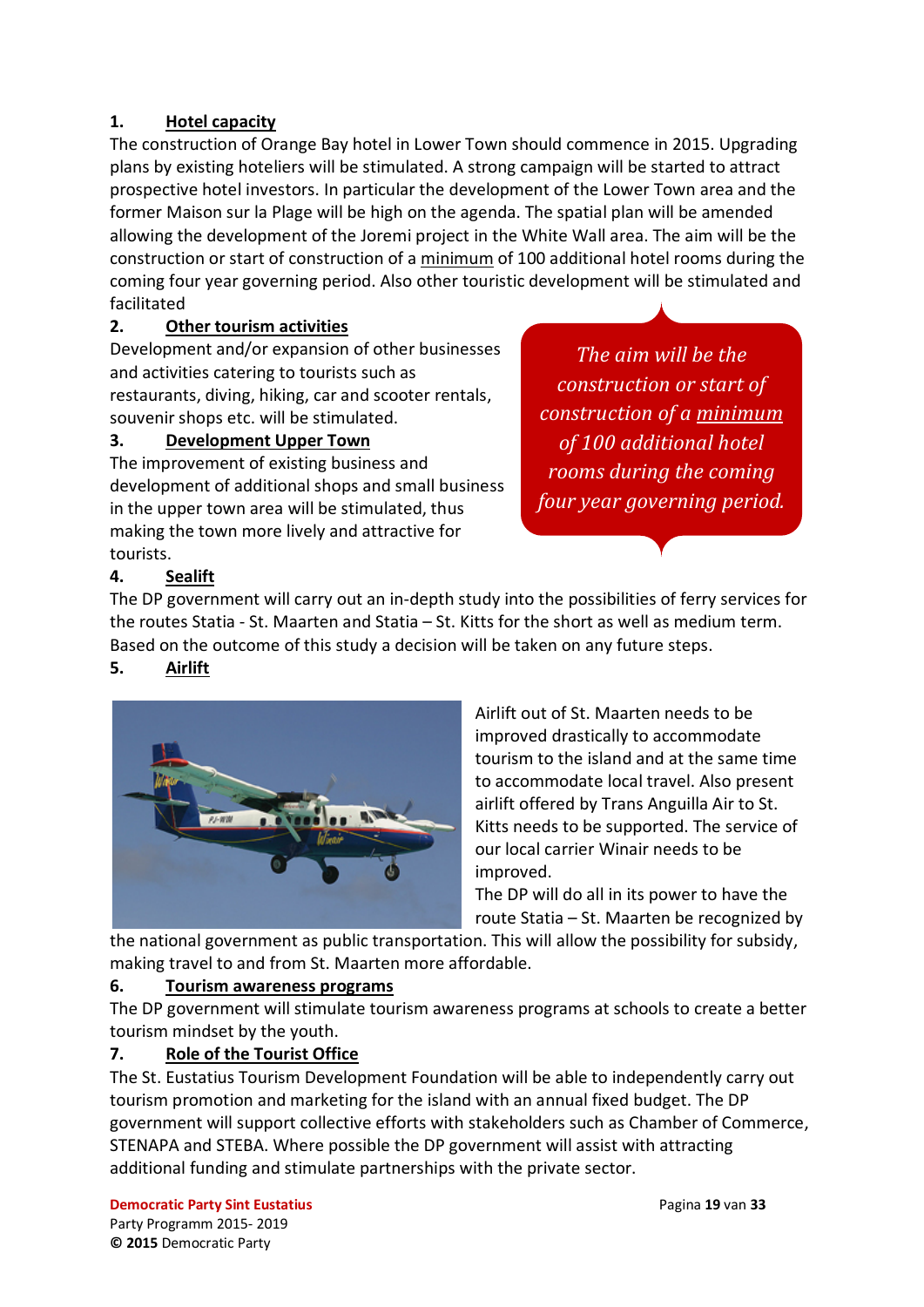#### <span id="page-19-0"></span>*Agriculture & fisheries*

Ways and means will be sought to stimulate private initiative in the areas of intensive horticulture, fisheries and husbandry. The DP government is supporting initiatives by the Chamber of Commerce to stimulate viable developments in the sector. Funding for these plans will be made available from additional funding through the free allowance specifically earmarked for this purpose.

The department of LVV is working on a permanent solution with regard to the roaming animals. A new DP government fully supports this and expects that this issue in this governing period will be a thing of the past.

#### *Other economic activities*

The DP government will also be open to other types of economic development as long as these fit into our economic mix and form a positive contribution to our economy.

Any initiative for the establishment on Statia of a Medical School, or any other institution of higher education, will be proactively dealt with. Clear and timely communication between the island government, the Ministry of Education and the prospective operator are thereby of the essence.

*The DP government will also be open to other types of economic development as long as these fit into our economic mix and form a positive contribution to our economy.*

#### *Small and Medium-sized Enterprises stimulation*

The Small and Medium-sized Enterprise (SME) sector in Statia is underdeveloped. Although there are many small businesses, the profit margins are very limited if at all. The bottlenecks are the small scale of our economy, lack of the right education, training and managerial and administrative skills, an often unskilled workforce, limited credit possibilities etc. On top of that many small businesses have fallen victim to a poor tax regime under the former

*A DP government will negotiate with the national government, together with stakeholders such as the Chamber of Commerce and STEBA, tax relief for SMEs.*

Netherlands Antilles, resulting in low tax compliance. The recent drastic improvement of tax collection has resulted for many businesses in relatively high tax debts. A DP government will negotiate with the national government, together with stakeholders such as the Chamber of Commerce and STEBA, tax relief for SMEs. Also other initiatives of stakeholders aimed at strengthening the SME sector will be supported, while opportunities for micro-financing will be introduced.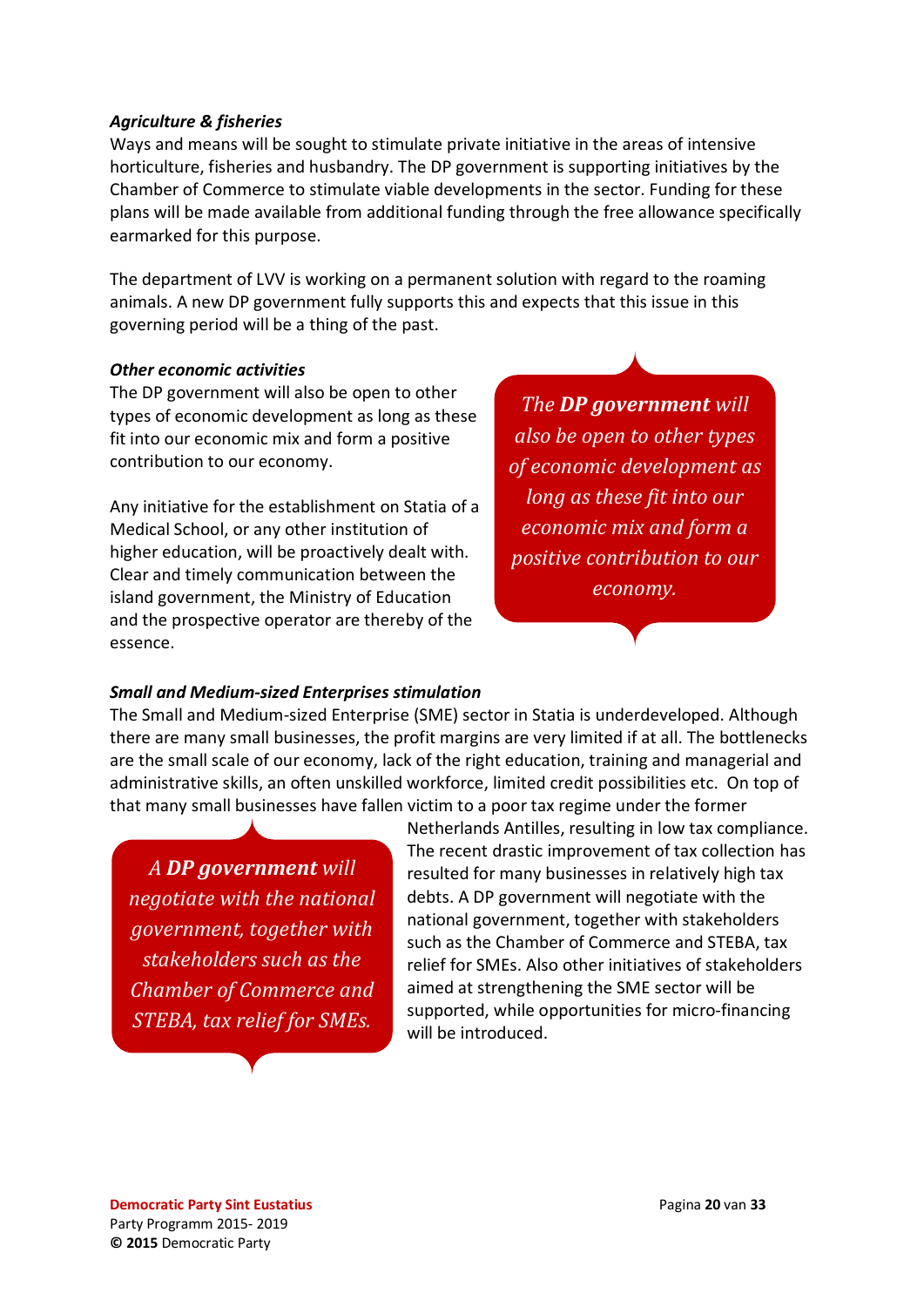### <span id="page-20-0"></span>**Infrastructure**

Our infrastructure leaves much to be desired. Infrastructure however is a key requirement and forms a necessary basis for all economic development. Proper infrastructure also contributes to the health and wellbeing of our citizens. Improvement therefore will be high on the agenda for the coming four year governing period.

*"Proper infrastructure also contributes to the health and wellbeing of our citizens. Improvement therefore will be high on the agenda for the coming four year governing period."*

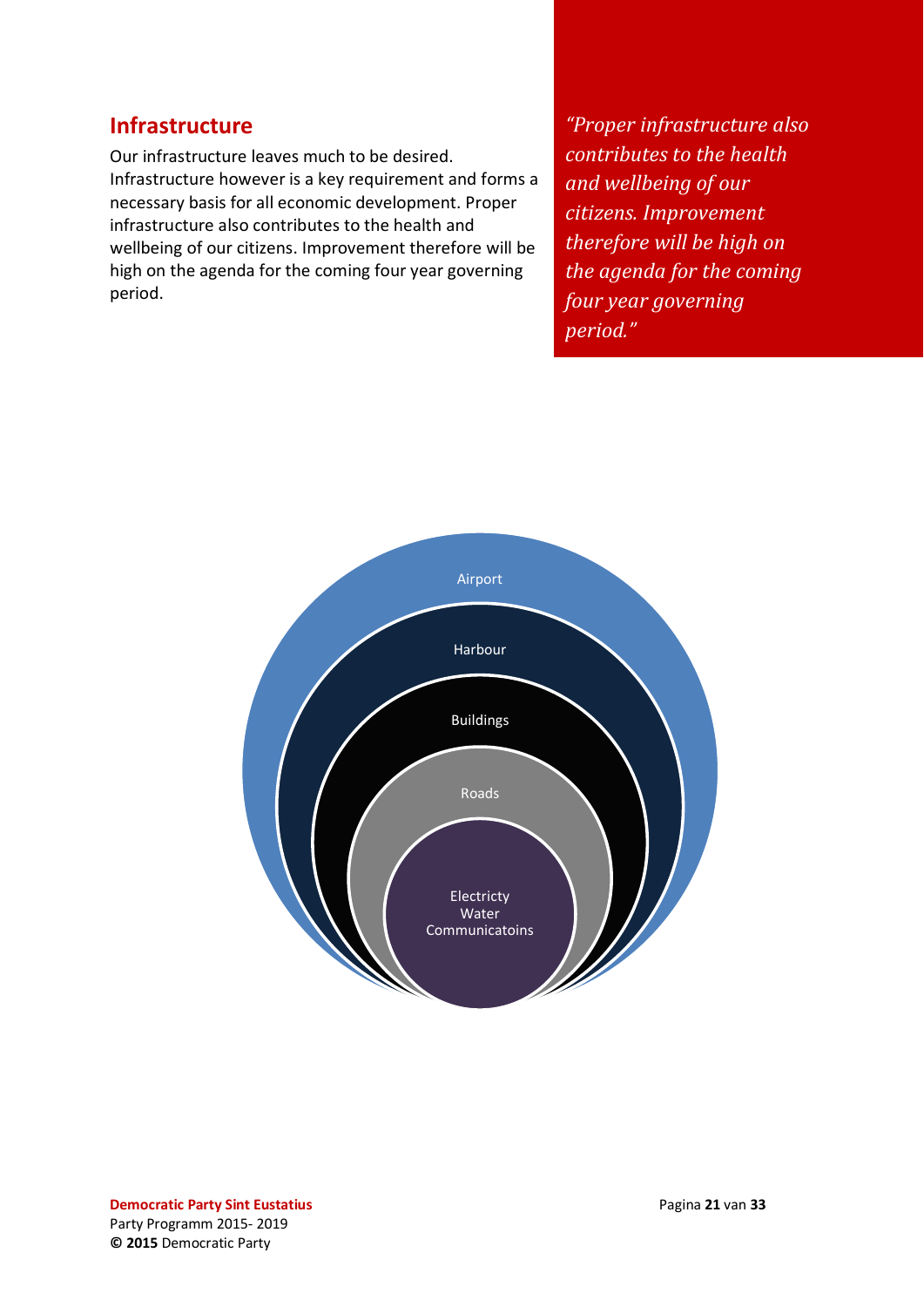#### <span id="page-21-0"></span>*Electricity Supply*

Affordable and reliable electricity supply is a basic necessity and key to our economic development. Plans for the introduction of alternative energy, such as solar, need to be executed as soon as possible. Power outages, which have regularly occurred during STUCO's first year of operations, have to be brought down to a minimum. An important step to accomplish this is, like already has happened in Saba and St. Maarten, to get our distribution network underground. As 100% shareholder government needs to work out with STUCO a multiannual plan to achieve these goals.

#### *Water distribution*

Most parts of the island are connected or able to connect to our water distribution network. The main obstruction for many households to connect is the high fees for usage as well as the fixed monthly fees. A DP government will do everything in its power to reduce water fees to a more affordable level, whereby the level of fees in the European part of

*"A DP government will do everything in its power to reduce water fees to a more affordable level."*

The Netherlands will be the point of departure. This needs to be done without jeopardizing the financial position of STUCO. Inventive ways of financing will be sought to bring water also to the outskirts when this is in the interest of economic development (such as hotel development) or the development of new or expanding neighborhoods.

#### <span id="page-21-1"></span>*Telecommunications*



As is water and electricity, also proper means of telecommunication at competitive rates is an important basic necessity and an absolute must for economic development in this internet age. It is therefore imperative that government as 100% shareholder together with EUTEL explores all avenues to improve the quality of the services offered and to include new services such as IPTV to the community. At the same token serious attempts have to be made to reduce the cost of the services and bring this more in line with most of the developed world. All this can be achieved by aggressively seeking partnerships or other forms of cooperation with larger providers. With the Ministry of Economic Affairs and "Agentschap Telecom" the prevailing laws and regulations need to be re-examined whereby in particular need to be investigated whether the present open market policy is benefitting a small scale market like Statia.

**Democratic Party Sint Eustatius Pagina 22** van **33** Party Programm 2015- 2019 **© 2015** Democratic Party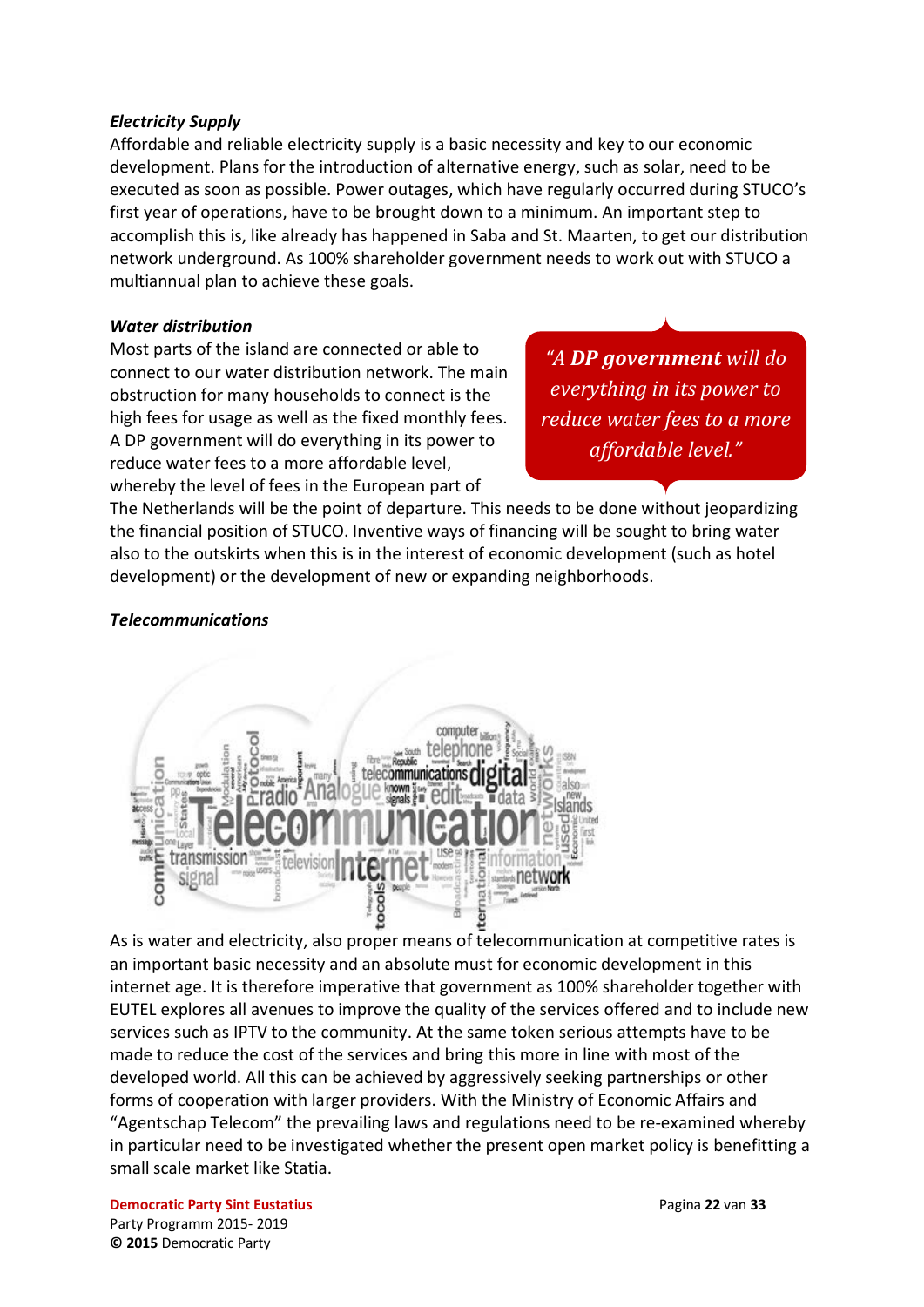#### *Roads*

Some road repairs have been carried out in the last four years but many more roads are in dire need of repair, at the same time there are still many unpaved roads in the outskirts while substantial construction of homes is taking place in these areas. The DP Government will embark on an extensive road improvement project in line with the existing development plan. Inventive ways of financing will be used in order to realize this project. Possibilities need to be explored for the increase of the free allowance, special allowances or subsidies, interest free loans, improved local income etc.

*"The DP Government will embark on an extensive road improvement project in line with the existing development plan. Inventive ways of financing will be used in order to realize this project."*



#### <span id="page-22-0"></span>*Cleaning crews*

The street cleaning crews are doing good work cleaning our roads and the immediate areas alongside the roads. However many roads outside of town are not been taken care of and many new roads have been added to the responsibility of the crews. The program requires a critical look and a budget increase will be required in order to improve the image of the entire island.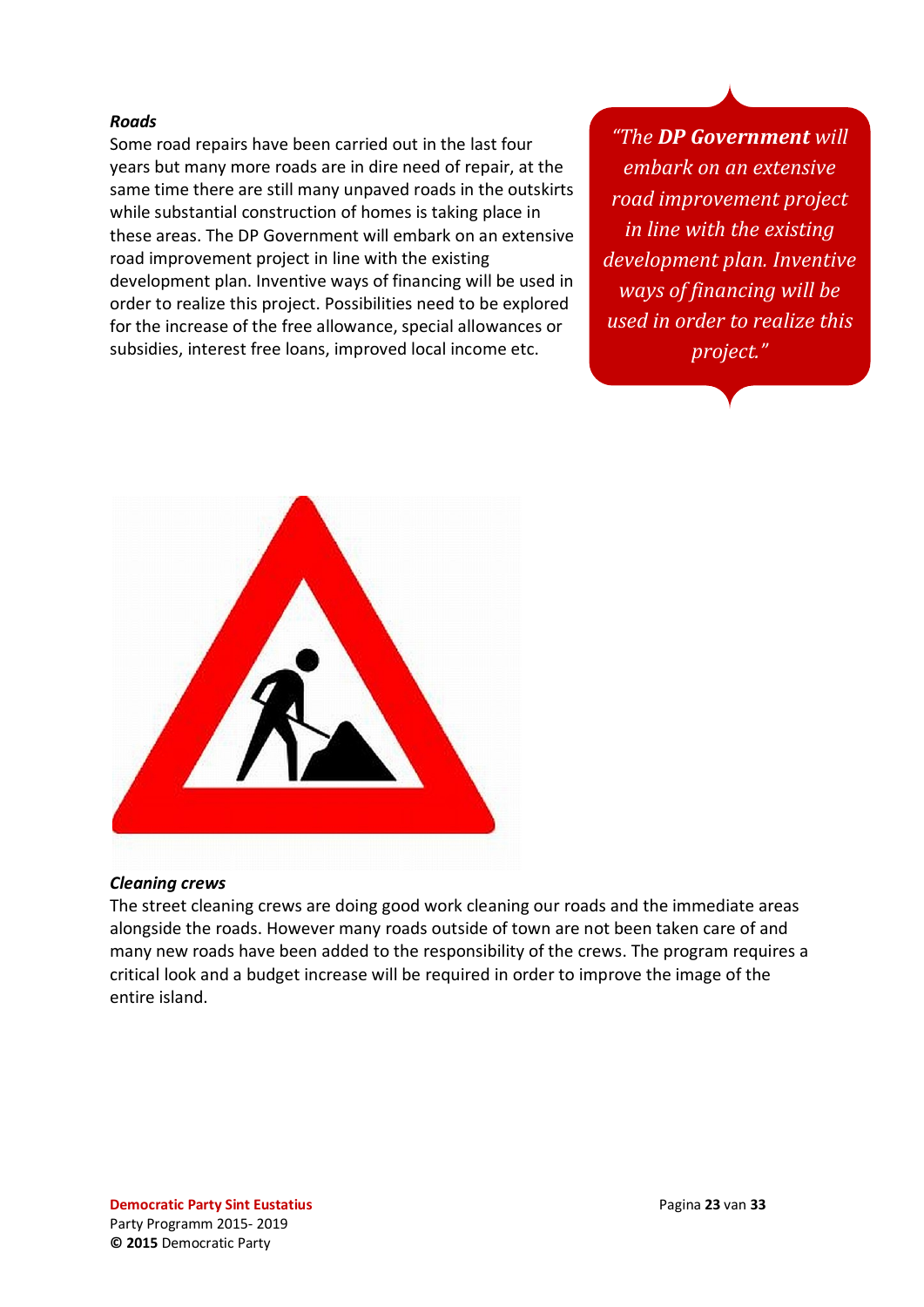#### <span id="page-23-0"></span>*Government Administration Building*

The DP led government started the process in 2012 of planning and constructing a new government administration building. In the meantime not much has been heard of it other than that the Ministry of Internal Affairs appeared to have taken over the process and will become the owner of the building. A DP government wants to study and reevaluate this agreement in order to establish if this is indeed in the best interest of our local government. It is also unclear how the process stands with regard to the swop of a parcel of land next to the STUCO office for the construction of the government office. Our government will speed up the process and place high priority on the completion thereof. For a proper functioning and cost effective government centralizing of government services and to have all departments under one roof is essential.

#### <span id="page-23-1"></span>*Public Housing*

The cooperation between Statia government, St. Eustatius Housing Foundation and Woonlinie has been disrupted last year. As a result thereof the planned construction of much needed social housing in the Lodi district has been delayed for an indefinite period of time. The same counts for the renovation of some 70 Golden Rock homes. A DP government will do all in its power to get parties back on the table in order to execute the above mentioned projects as well as the reorganization and strengthening of our housing foundation.

*"A DP government will do all in its power to execute the planned construction of much needed social housing in the lodi district and the renovation of the houses in the Golden Rock district."*

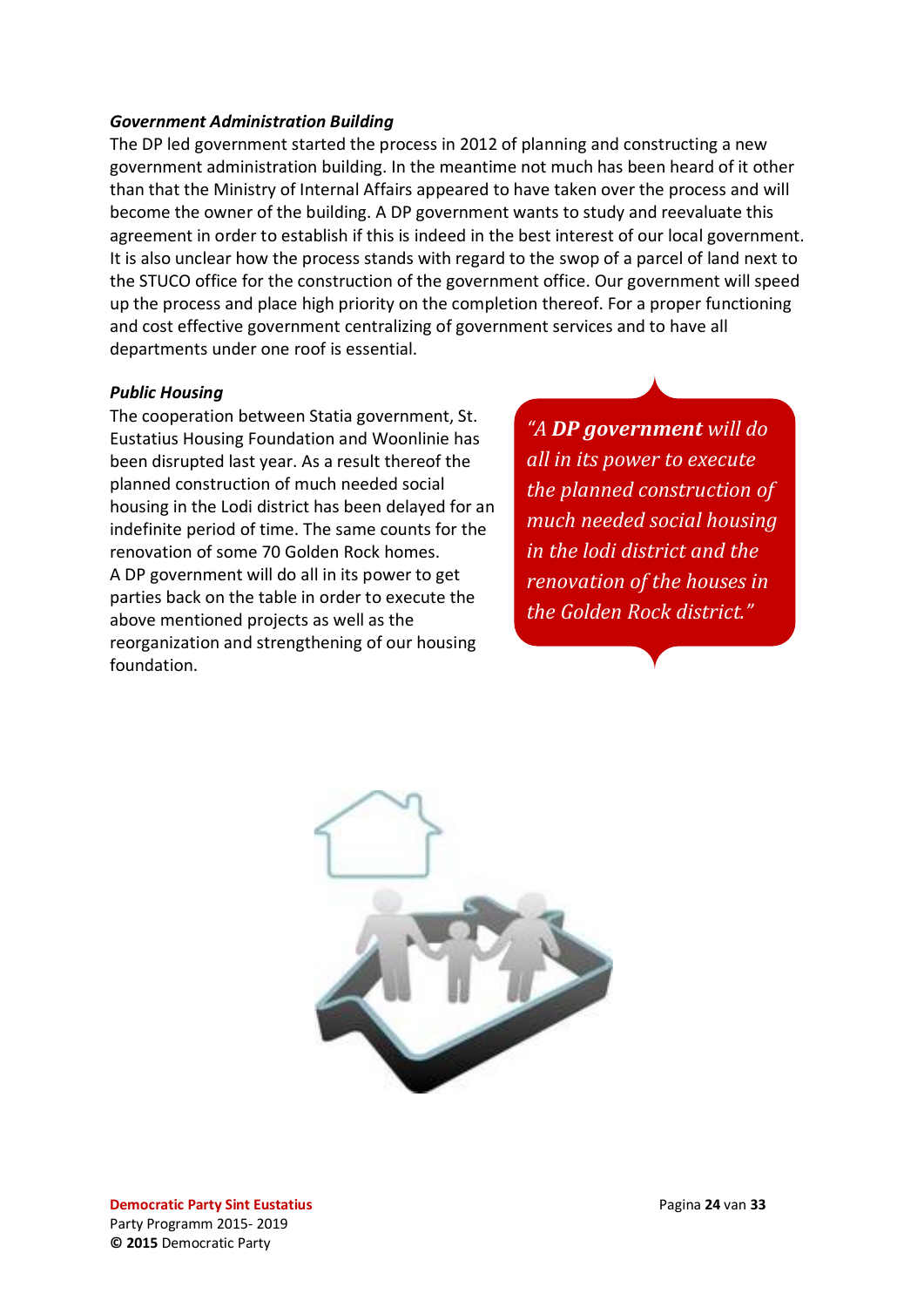#### <span id="page-24-0"></span>*Harbor*



The harbor is government's main source of local income. In the last two years the income of the harbor has been dramatically decreased while expenses have increased. The income from the Waterman has been adjusted downward to zero. A thorough investigation into the reasons of this decline needs to be carried out and measures taken to curb this trend. At the same time the harbor ordinance needs to be introduced together with a new harbor fee structure. In this case it is imperative that proper

negotiations with NuStar, as the main contributing factor to our harbor income, are required. More importantly the expiration of the tax agreement with NuStar since the end of 2014 gives the opportunity to improve the income of our harbor. An important supporting role of the National Government, as the other recipient of tax income from the oil terminal, in this respect is a must.

At present piloting as well as towage, both government responsibilities, are carried out by NuStar. In light of increased harbor revenue government will look into these services as well. The assistance of "Loodswezen Nederland" and Zeeland Seaports or other prominent Dutch harbors will be sought or maintained for this matter. In order to increase traffic and as a result increased harbor revenue possible cooperation with St. Maarten Ports Authorities will be investigated.

Furthermore careful studies will be undertaken into possible scenarios to change the present structure of the harbor as a government department. The main objectives thereby should be improved functioning and productivity of the harbor, the harbor working as a catalyst for economic development and ultimately improved government revenue. The possibility, as mentioned in the development plan, to move the commercial harbor to the area of Schotsenhoek, needs to be further explored and financing sought. The latter can be done through assistance of "Rijkswaterstaat" or the Ministry of Infrastructure and Environment (I&M), public private partnerships, cooperation with St. Maarten Ports Authorities or other inventive ways of financing. Moving the commercial harbor will have as an extra benefit the reduction of heavy transport in the Lower Town area. The latter will allow this part of the island to better develop as a touristic area.

#### <span id="page-24-1"></span>*Airport*

The airport renovation will be carried out in the first half of 2015. This concerns the resurfacing of the runway and tarmac, a new tower, the construction of a complete new airport fence and the replacement of airport lights and other technical equipment. In the coming governing period funding needs to be sought and allocated for the construction of a new airport terminal. For this project to become a reality it is important that all users of the terminal facilities, such as the Ministries of Finance (Customs), Infrastructure & Environment, Defense (Royal Marechaussee) and Security & Justice (Fire department), be involved and contributes.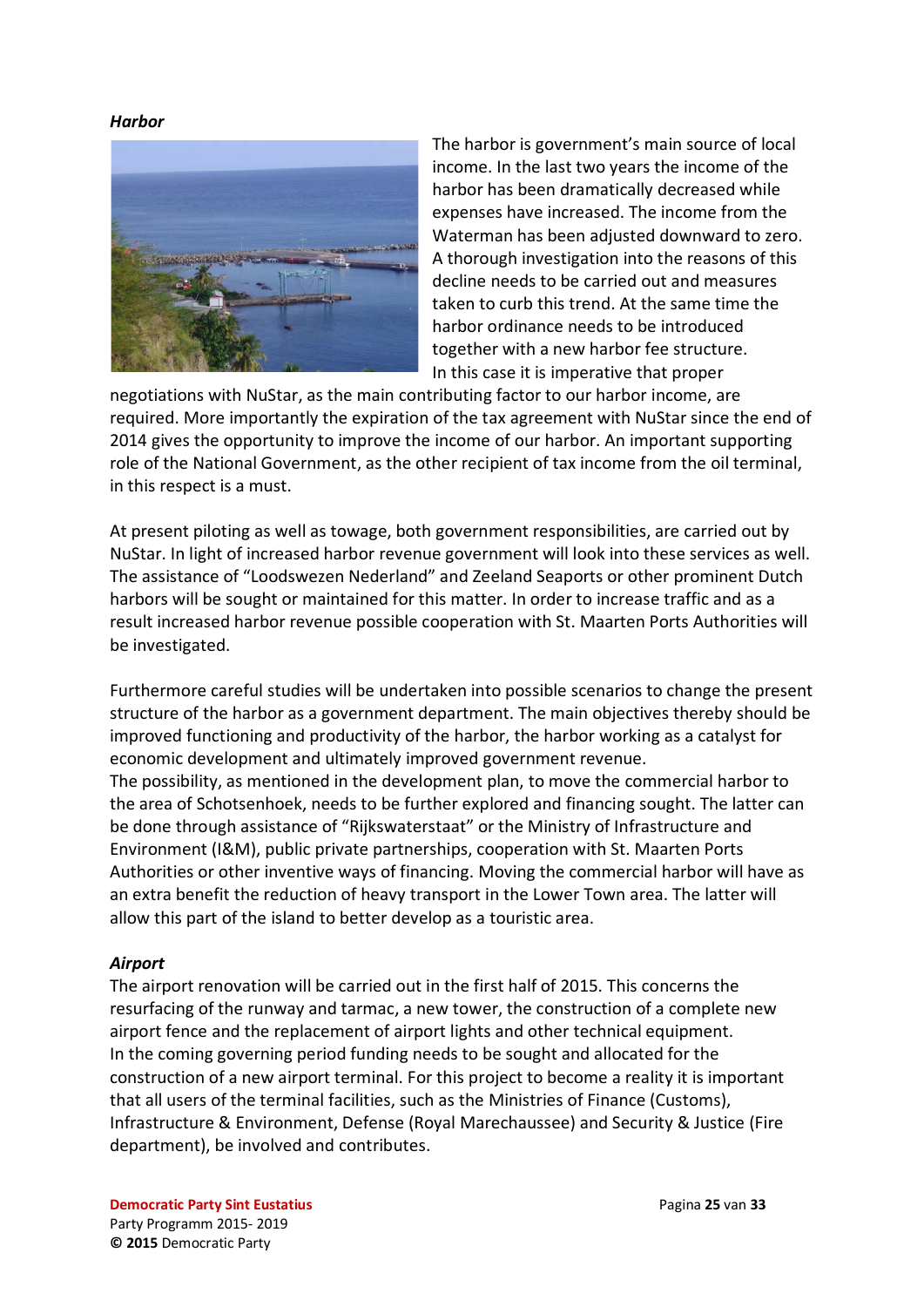### <span id="page-25-0"></span>**Environment**

As we all know the environment is a global concern. It is our duty to preserve a good and healthy environment for those who come after us. There will be a number of basic issues that will have the special attention of the DP government. Although great strides have already been made, the island still needs to become cleaner.

*"It is our duty to preserve a good and healthy environment for those who come after us."*

From the part of the government steps are already undertaken to introduce recycling programs and garbage separation. A waste incinerator is being constructed.

From the part of the community still more awareness needs to be created for the necessity to keep the island clean. In this respect we do not only mean roads and other public areas. Also awareness programs have to be designed to encourage Statia's residents to upkeep their homes and gardens and keep them free of garbage and debris.

STENAPA, as well as other environmental organizations need continuous support in their efforts to preserve nature. As in the case of preserving our history also here counts that as much as possible the effort should coincide with and have an added value to our living environment and the economy of our island.

*"A DP government will continue on the way of separation and recycling of garbage whereby the amount of actual waste will be significantly reduced."*

#### *Waste management*

A DP government will continue on the way of separation and recycling of garbage whereby the amount of actual waste will be significantly reduced. We also support the construction of the incineration plant. Seeing the location of the plant it is important that the surroundings are sufficiently beautified and kept clean and free of garbage in order not to effect negatively on the Zeelandia area designated for tourism development. To cover the cost of garbage collection, incineration and other activities a garbage collection fee will be introduced.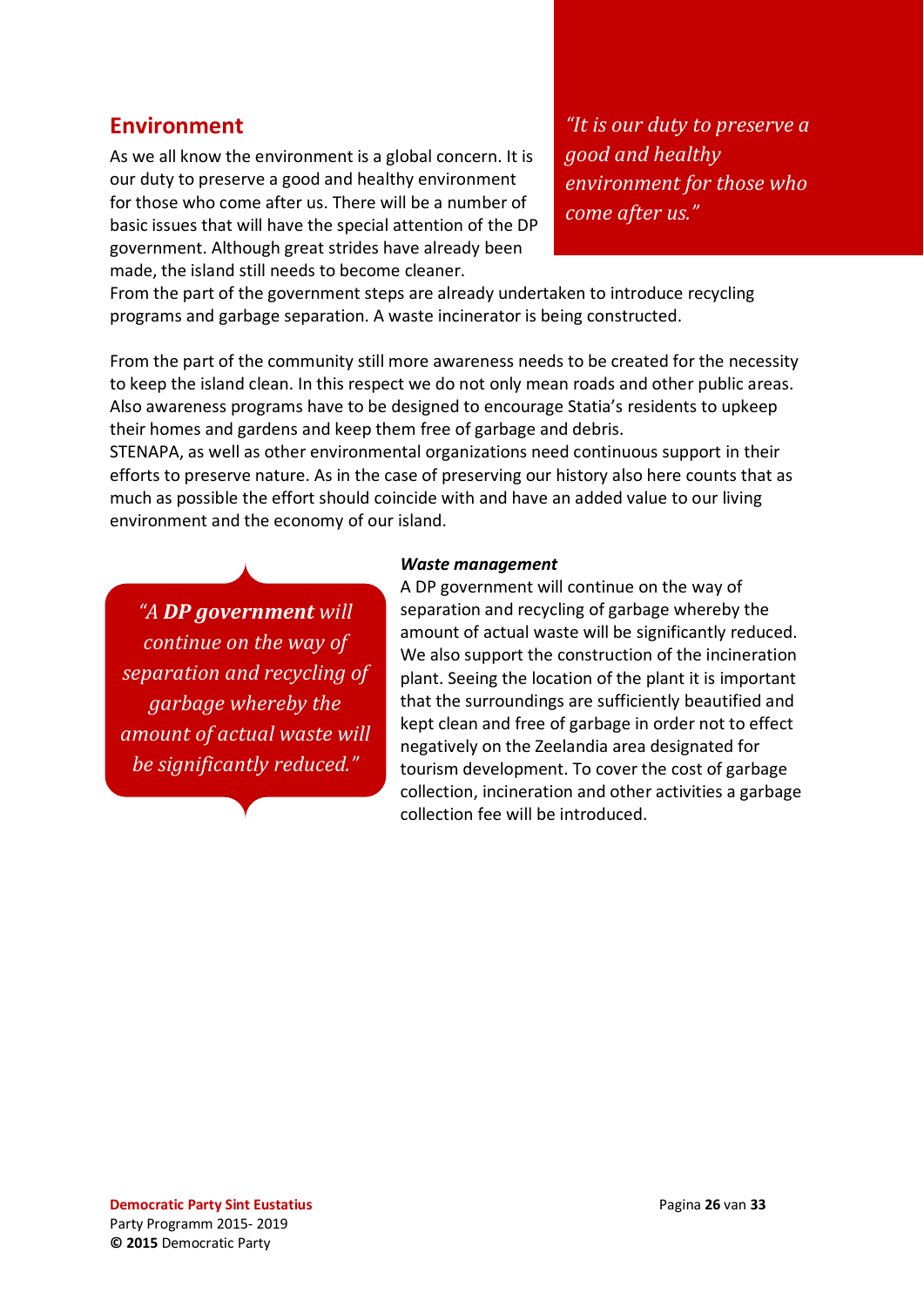### <span id="page-26-0"></span>**Social Affairs & Labor**

The responsibilities of this department are shared between the National and local government. The shared responsibility of the issuing of work permits is an example of the collaboration. The DP will actively participate in the annual discussions held to see whether this responsibility can go back to the island government. In order to ensure the smooth process of handling work and residency requests the developments around the process need to be monitored closely and improved when necessary. There is still a great demand for foreign labor for our business sector and therefore the DP is opposing a system that will isolate Statia from the rest of the world as a result of the overprotection of our labor market. The present procedures and high cost for work and residency permits are hampering economic development and need to be evaluated.

*It is the intention of a DP government to stimulate investment that will result in jobs for our local people. It is our responsibility to make sure that our young people, who are willing to return to the island after finishing their education abroad, have an opportunity to find a job that matches their qualifications and skills.*

A DP government will seek flexibility of movement of persons carrying a Dutch passport, notwithstanding which part of the Kingdom they are originating from.

Stimulating investments that will result in improvements in the labor market will be a priority for the DP. As an island we should also begin reaping the rewards of our investments in our young people that left to further their education and would like to return home and make a valuable contribution.

It is the intention of a DP government to stimulate investment that will result in jobs for our local people. It is our responsibility to make sure that our young people, who are willing to return to the island after finishing their education abroad, have an opportunity to find a job that matches their qualifications and skills. The investment that we as an island are making in the education of our children should in some way or fashion benefit the development of Statia.

There has always been a group of less fortunate in our society in need for extra support. Since 2011 a number of temporary support mechanisms are available. Until solutions of a more permanent nature can be provided the DP will continue to support relief efforts such as:

- **Budget management assistance**
- **Food bank**
- **Subsidized Daycare**
- **Job programs**
- **Purchase of school supplies**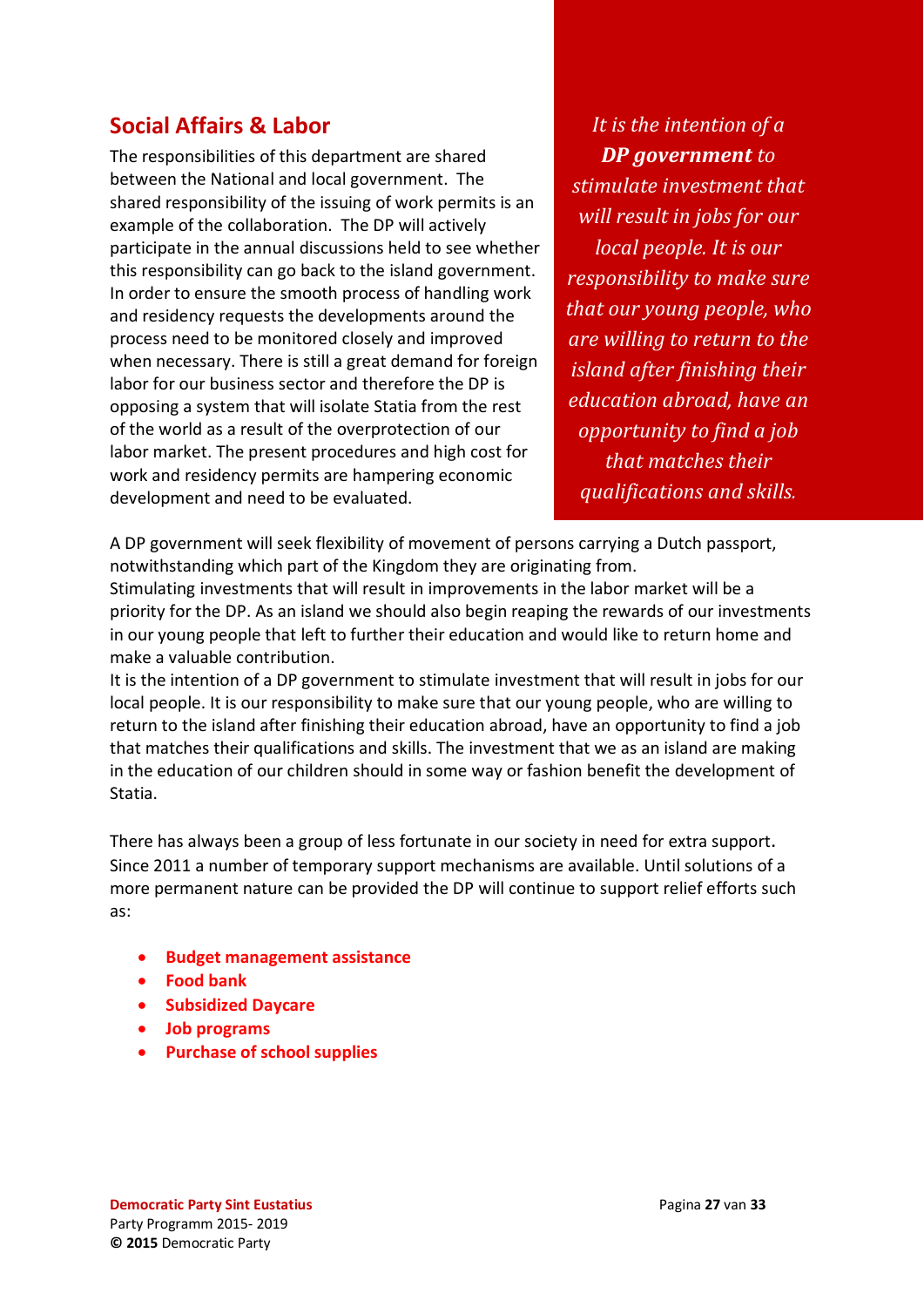### <span id="page-27-0"></span>**Health, Welfare & Sport**

Although healthcare is since 10-10-10 the responsibility of the national government, we as a local government will continue to do our part to help ensure that our citizens receive proper healthcare by deliberating with the Ministry of Health Welfare and Sport (VWS), the Health Insurance Office (ZVK) and the Sint Eustatius

*"We as a local government will continue to do our part to help ensure that our citizens receive proper healthcare."*

HealtCare Foundation (SEHCF) on health issues and when relevant, being critical as it pertains to their policies and decision-making.

The arrival of a bigger and better equipped emergency helicopter is seen as a great asset and we support the request of the helicopter company to construct a hangar on the airport premises in order to protect the machine against erosion and deterioration by weather conditions. A DP government continues to support plans for the construction of a new hospital and will make necessary land available for this purpose.

*"A DP government continues to support plans for the construction of a new hospital and will make necessary land available for this purpose."*

The DP Government encourages a merger between both healthcare institutions (SEHCF and The Auxiliary Home) as this will help defray costs, lead to improved efficiency and also lead to improvements in the fields of Quality of care and Patient Safety. The DP Government will respect the positions of both institutions as independent organizations and their need for sufficient securities, safeguarding the interests of the organizations after a merger.

#### <span id="page-27-1"></span>*Public Health*

High priority will be given to the prevention of dengue, Chikungunya and other viral infections. Also other programs which receive the assistance from GGD Haaglanden, like youth and health programs such as against diabetics, obesity and HIV/AIDS, are fully supported by a DP government and we acknowledge the importance of sufficient funding for these projects.

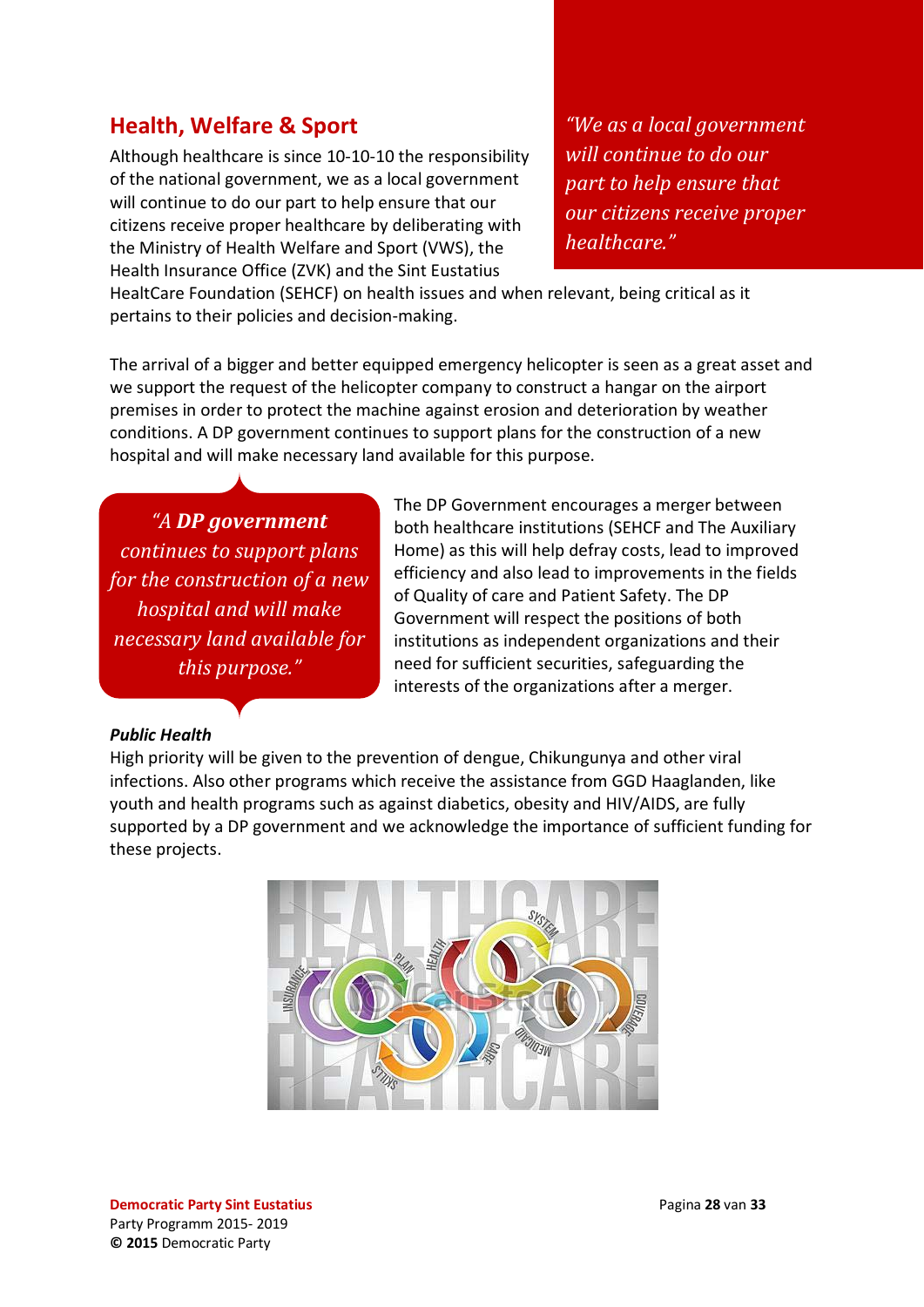#### <span id="page-28-0"></span>*Youth & Family*



The decline in morals and values of some of our youth and their parents is cause for great concern as amongst them are our future leaders. Also the preparedness and willingness to achieve higher education is decreasing which is a very worrisome development.

Therefore all continued positive efforts made towards engaging our youth will be stimulated and supported by our government such as:

- **Youth employment programs**
- **Career guidance**
- **Teenage pregnancy prevention**
- **Safe sex and HIV/AIDS prevention**
- **Programs against drugs and alcohol abuse**
- **Before and after school activities through the implementation of a "Brede School" (part of the meerjaren ontwikkelplan).**

Ways and means will be explored to make sensitive issues such as the sexual health of our youth and the existence of pedophilia better discussable.

#### <span id="page-28-1"></span>*Women & gender Affairs*

The continued financial support of the national government through projects and grants has enabled our government to hire our own social worker with an affinity with our people and our culture. This addition means our people have an improved care system consisting of professionals to consult with in difficult times. The rise in domestic violence and decay of values in our society warrants the attention of the DP government as well as our community at large.

#### <span id="page-28-2"></span>*Sports*

The finalization of the privatization process of the Sports department will be supported by the DP. The drafting of the contracts formalizing a cooperation agreement between government and SSFF is underway. Existing efforts such as **JOGG** and the "**Buurtsportcoach**" will have our fullest support.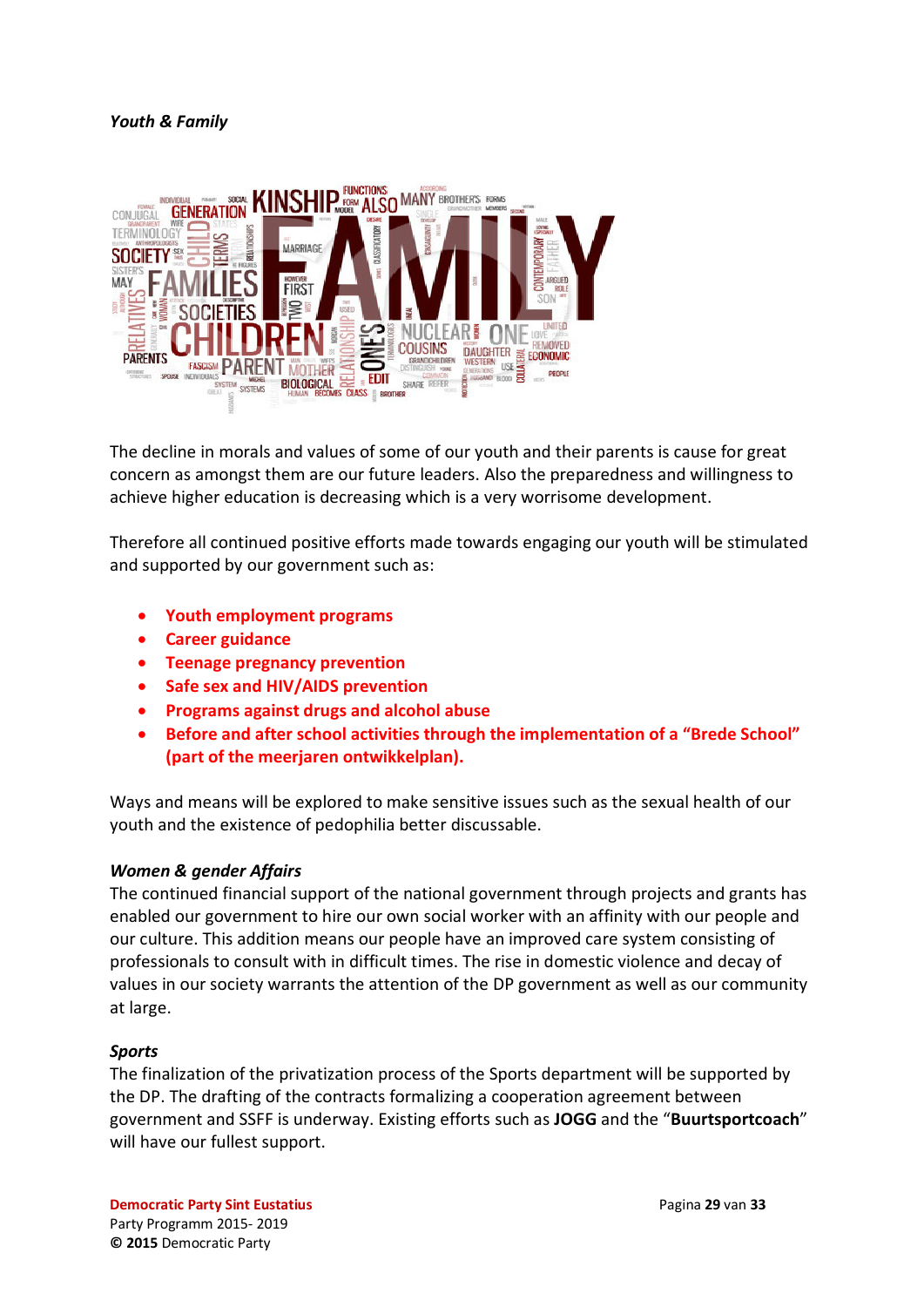### <span id="page-29-0"></span>**Education & Science**

Education, like healthcare, also is the responsibility of the national government. The DP just like the rest of our community acknowledges the steady decline of the quality of education in recent years but also has great respect for the improvements that are presently being made. We expect that, since funding was a major cause of this decline, our educational system will further improve.

We are very skeptical about the introduction of English

*A DP government will research the possibilities of the establishment of a Dutch school on the island allowing our children a choice to have instruction in the Dutch language next to English.* 

as language of instruction and the use of the CXC system. Therefore we will keenly follow the developments in this respect. Although no longer our local government responsibility, the DP intends to exert whatever influence possible to ensure that our education system caters to the best interest of our children. A DP government will research the possibilities of the establishment of a Dutch school on the island allowing our children a choice to have instruction in the Dutch language next to English.

Our community on the whole is in need of education. This is why foundations such as New Challenge Foundation (NCF), carrying out the SKJ program and also with focus on adult education, will have our full support. Computer literacy, language, and skill enhancement classes are much needed. The DP strongly believes that anyone desirous of upgrading themselves through education should be granted the opportunity to do so.

*The DP is of the belief that the presence of an institution like the medical school will enhance the status and image of the island while being an asset and welcome addition to our educational system and boost our economy*

Our main daycare is also, through support of the National government, being upgraded to meet the Dutch standards of early childhood development and education.Our efforts to attract forms of higher education to the island will also continue. The DP is of the belief that the presence of an institution like the medical school will enhance the status and image of the island while being an asset and welcome addition to our educational system and boost our economy.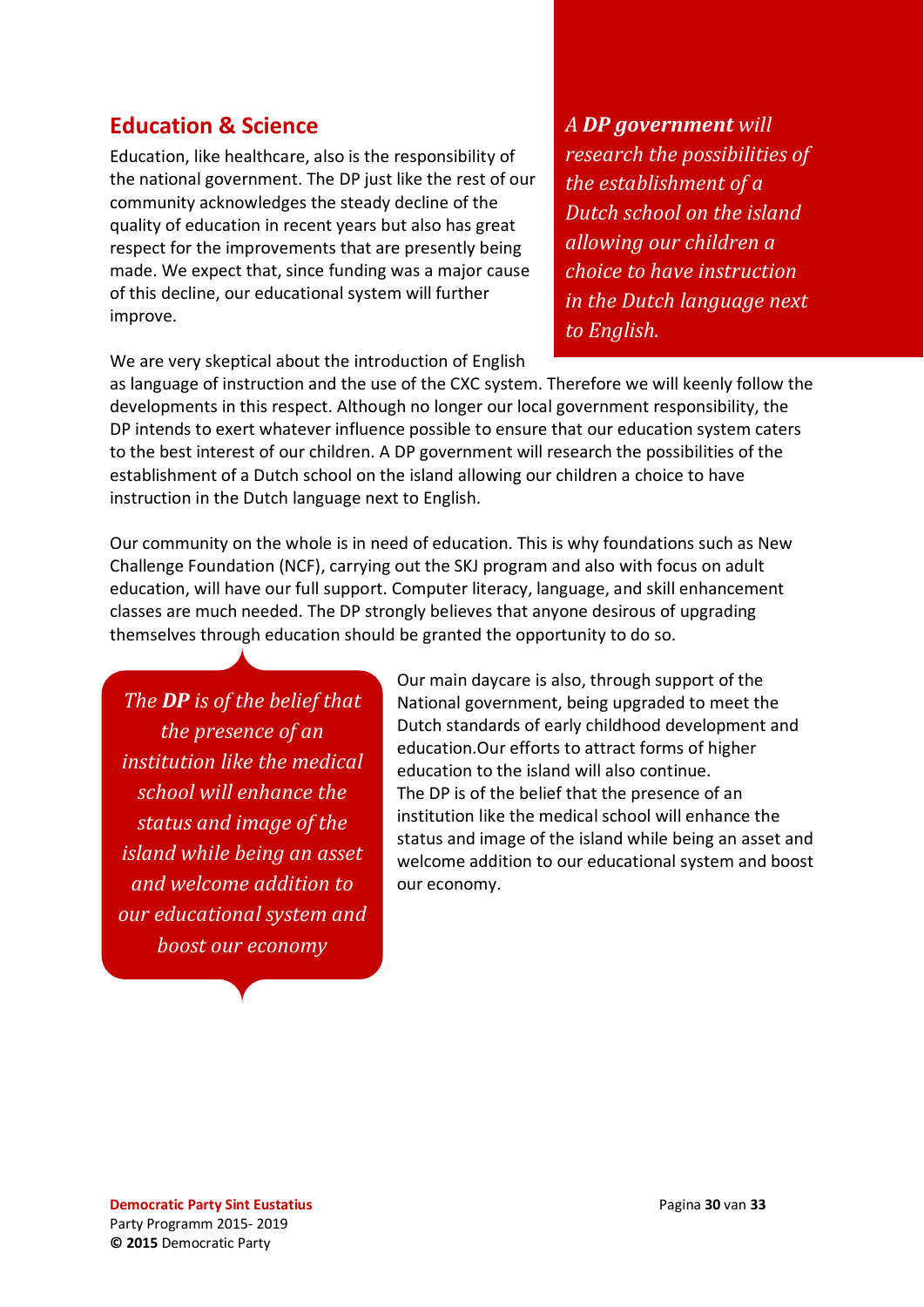### <span id="page-30-0"></span>**Culture & History**

St. Eustatius has a rich culture and history that is reflected in the numerous historic buildings and sites on the island. The historical museum is one of the best in the Caribbean. The DP government will work towards preservation of our historic treasures as much as possible in a manner that they will become an integral part of St. Eustatius of today. Preservation of historic buildings and sites should however not be a goal on its own but these objects should also have an added value to our modern lives and the economy of the island.

*The DP government will work towards preservation of our historic treasures as much as possible in a manner that they will become an integral part of St. Eustatius of today.*

The discussion with the national government about the ownership issues of buildings like the Government Guesthouse and Fort Oranje need to be concluded as soon as possible and a maintenance plan agreed upon and carried out to deal with the massive backlog in maintenance of these buildings as they are an eyesore and are becoming a safety and health hazard. We recognize the importance of cultural events, such as **Carnival** and **Statia Day** celebrations and will therefore continue to support these events. Any other private initiatives promoting our island's culture and Statia as a tourist destination have our fullest support.

Our department of culture will be enabled to educating our young people on their cultural heritage and bring back activities like:

- **Steel band and string band**
- **Dress making**
- **Outdoor cooking and baking**
- **Song writing**
- **Back yard gardening**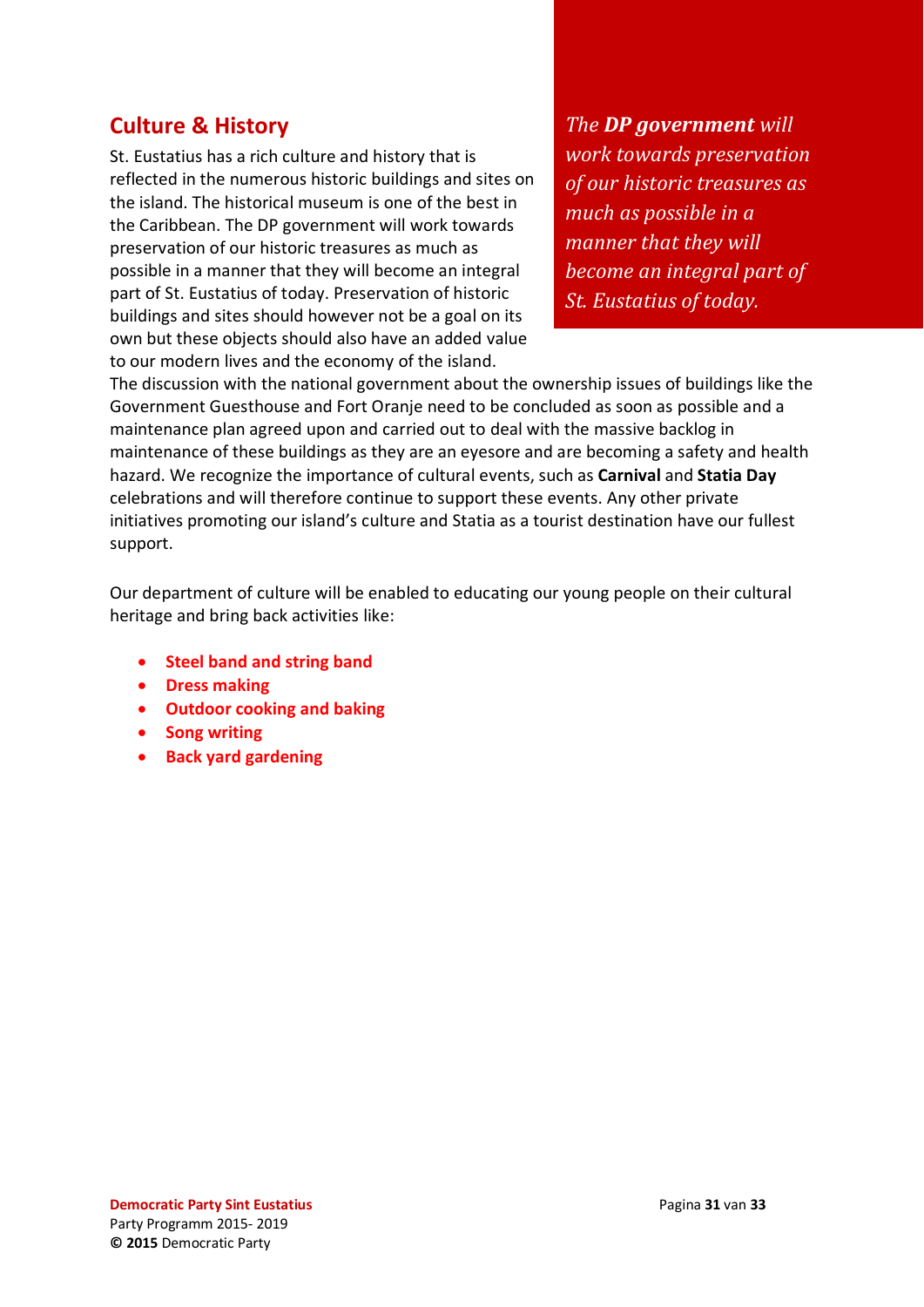### <span id="page-31-0"></span>**Public Safety & Justice**



*"The DP government will enter into a dialogue with the government in The Hague in order to reduce crime and implement programs aimed at crime prevention."*

#### <span id="page-31-1"></span>*Crime rates*

In recent years the island has experienced an increase in crime. In 2014 there was an increase in the number of burglaries. Most burglaries take place through climbing, use a fake key and forcing windows and doors. The DP government will enter into a dialogue with the government in The Hague in order to reduce crime and implement programs aimed at crime prevention.

*"A DP government will make an attempt to restart the discussions about the construction of a prison on our island."*

#### <span id="page-31-2"></span>*Correctional Facility*

The construction of a prison on the island has been cancelled for financial reasons. It is widely agreed that this is not a good development for those within our community, in particular young delinquents, who need to be incarcerated now in Bonaire, far away from their family and familiar environment. A DP government therefore will make an attempt to restart the discussions about the construction of a prison on our island.